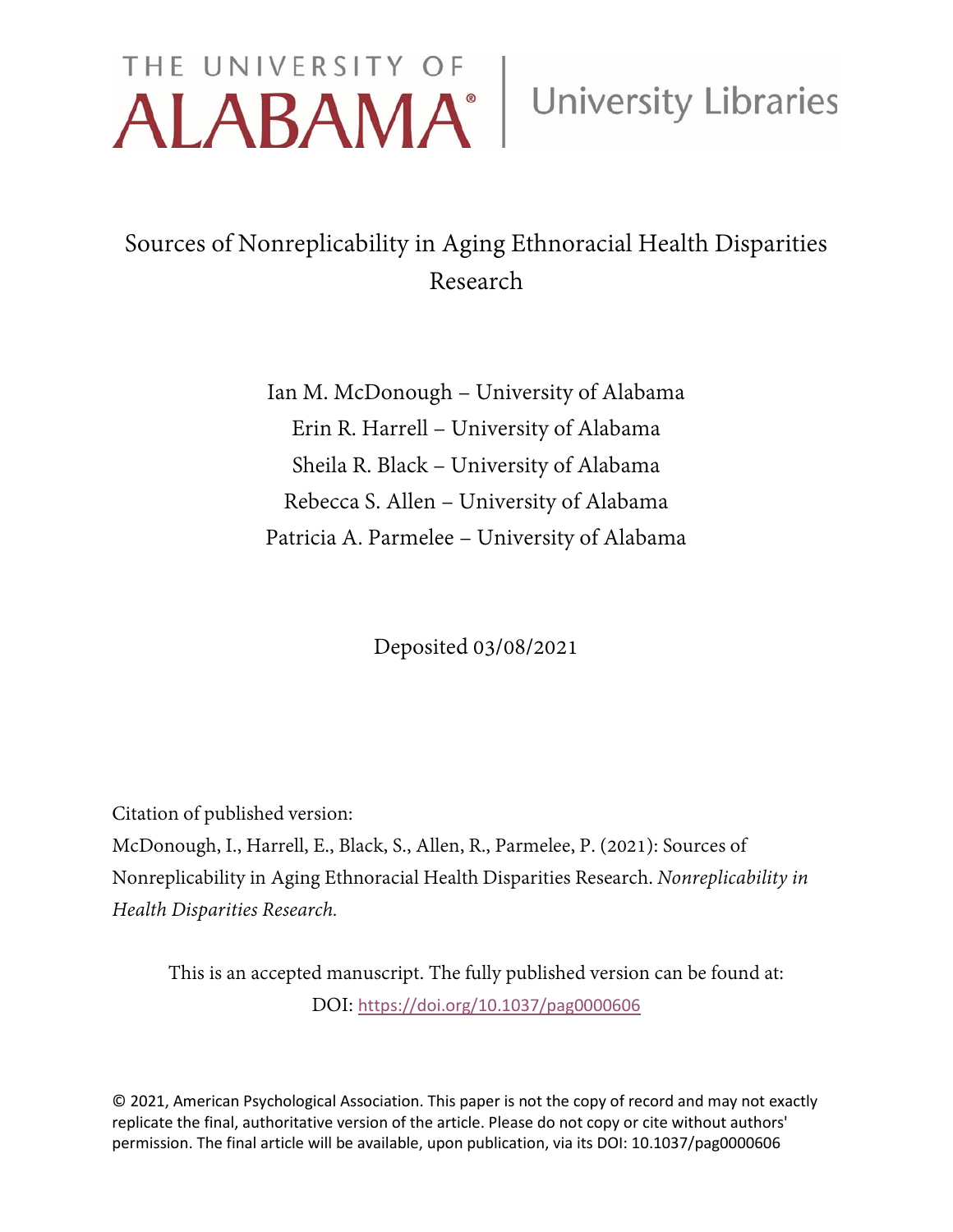Sources of Nonreplicability in Aging Ethnoracial Health Disparities Research

Ian M. McDonough $1,2$ Erin R. Harrell $^{1,2}$ Sheila R. Black<sup>1,2</sup> Rebecca S. Allen<sup>1,2</sup>

Patricia A. Parmelee<sup>1,2</sup>

<sup>1</sup>The University of Alabama, Department of Psychology

<sup>2</sup>Alabama Research Institute on Aging

# **Author Note**

Correspondence should be addressed to Ian M. McDonough, The University of Alabama, Department of

Psychology, 505 Hackberry Lane, BOX 870348, Tuscaloosa, AL 35487 USA

Email: [immcdonough@ua.edu,](mailto:immcdonough@ua.edu) Phone: 205-348-2808; Fax: 205-348-8648. All individuals have agreed

to be an author. The authors declare no conflicts of interest.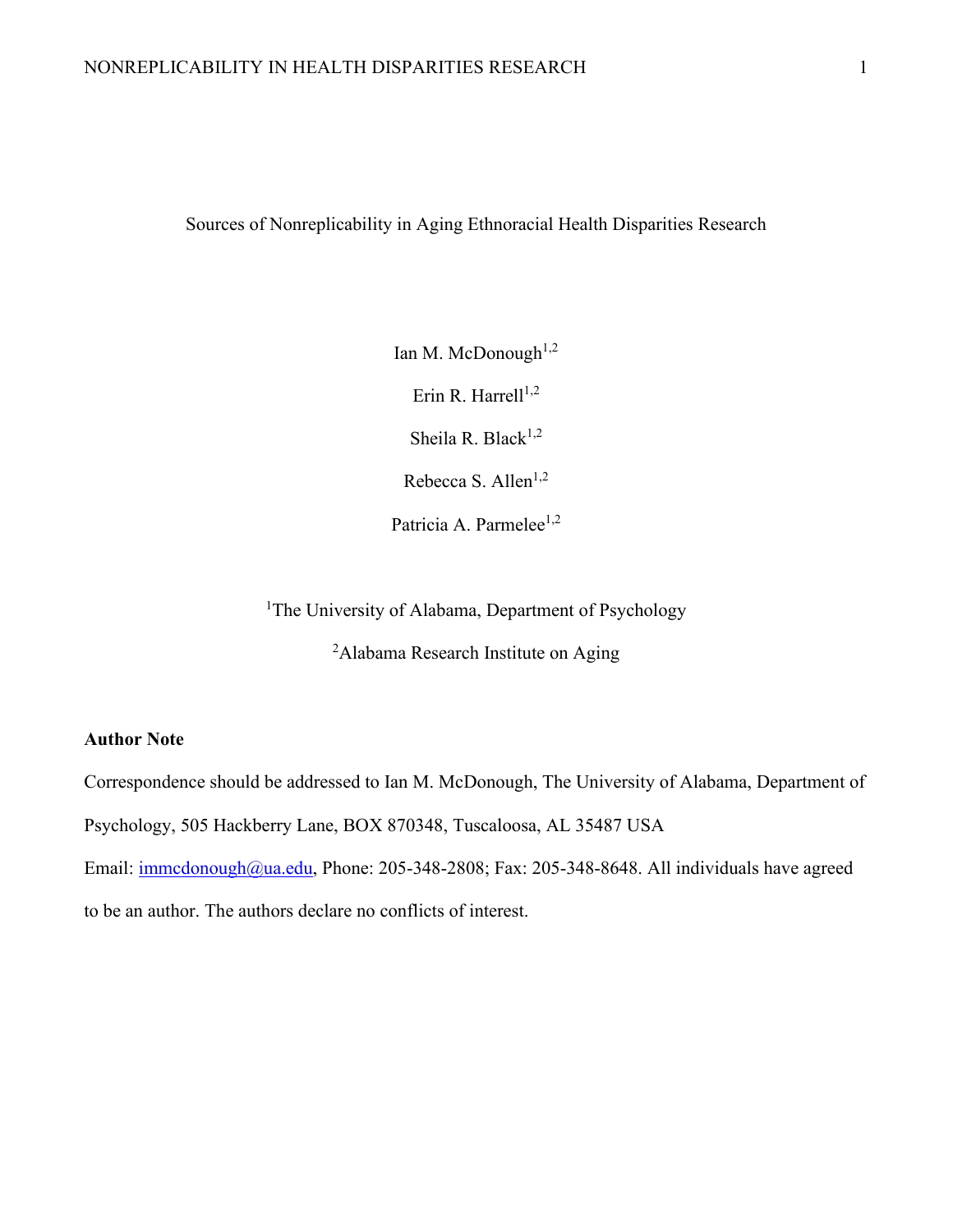The older adult population in the U.S. is becoming increasingly diverse across a constellation of factors including ethnoracial group, socioeconomic status, and immigration status. However, our understanding of the consequences of this diversity for cognitive and mental health is masked by the lack of inclusion of diverse sample characteristics, the use of assessments that might hold a different meaning for different groups of people, and analytical choices that do not probe the impact of diverse characteristics or assume an unwarranted degree of homogeneity within groups. Each of these factors not only hinders our ability to understand various psychological mechanisms that differ as a function of age, but also threatens the likelihood of replicability across aging research studies. This paper provides our perspective on three key sources of nonreplicability in ethnoracial health disparities research among older adults: 1) what is lost in creating monolithic groups rather than identifying subgroups of minorities, 2) understanding aging from the perspective of intersecting identities, and 3) biases of research materials. We also provide recommendations to increase replicability in aging research with respect to the challenges outlined. Approaching questions on aging from a health disparities lens, can both increase the generalizability of research outcomes and improve initiatives of social justice that are long overdue.

**Keywords:** cognition, mental health, intersectionality, mixed methods, latent class analysis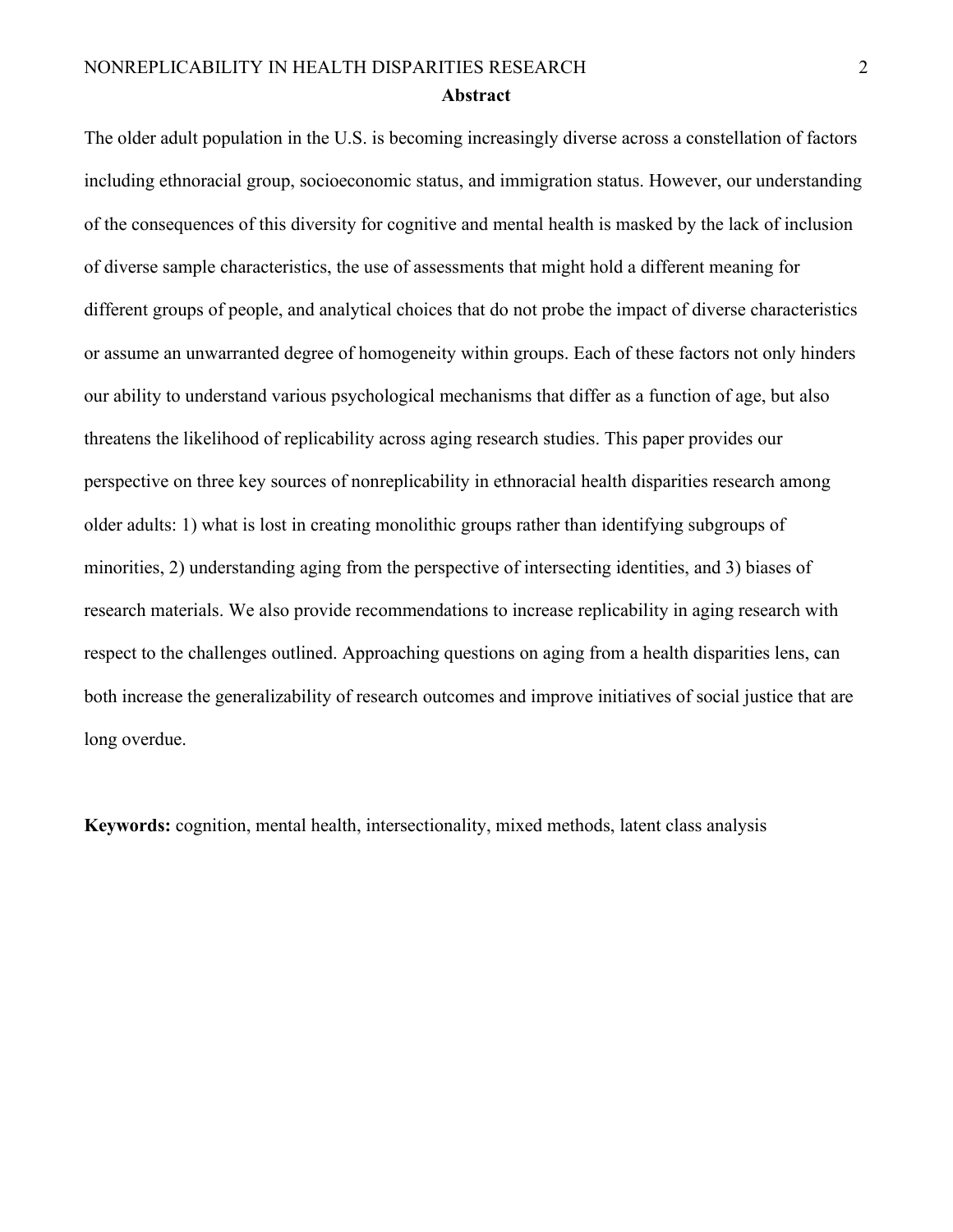#### **Sources of Nonreplicability in Aging Ethnoracial Health Disparities Research**

As the U.S. population ages, ethnoracial minorities are projected to become the fastest growing group of older adults. Differences in health outcomes between ethnoracial minorities and non-Hispanic Whites (the majority) have been defined broadly as health disparities. Some of these disparities in the U.S. can be traced to factors including inequitable structural policies (e.g., in housing, policing, education; Salter, Adams, & Perez, 2018). For example, housing policies such as redlining and exclusionary zoning has downstream negative effects of neighborhood funding, access to fresh and highquality food, and access to healthcare—all of which can affect mental and cognitive health (Swope & Hernández, 2019). Other sources of disparities stem from historical distrust of the medical and research communities following events like the Tuskegee Syphilis Study (Freimuth et al., 2001), and lack of cultural competence of the health care workforce such as pain management (Betancourt et al., 2003). These historical roots set the stage both for negative cognitive and mental health among older ethnoracial minorities and for a frank lack of scientific understanding of those potential negative outcomes. Some researchers have suggested that ethnoracial diversity may be a key contributing factor to nonreplicability of various psychology findings (Yip et al., 2018). When adding the heterogeneity of the aging process to existing differences among ethnoracial groups, one can begin to appreciate the complicated challenge of approaching age-related questions in health disparities research. Here, we provide perspective on sources of nonreplicability in ethnoracial health disparities research among older adults by focusing on three key issues: 1) what is lost in creating combined subgroups of minorities into monolithic groups, 2) understanding aging from the perspective of intersecting identities (including age/cohort characteristics), and 3) biases of research materials. Following explication of these issues, we provide recommendations to increase replicability in health disparities research and more general aging research.

# **Identifying Subgroups of Ethnoracial Minorities: What is Lost in Creating Monolithic Groups?**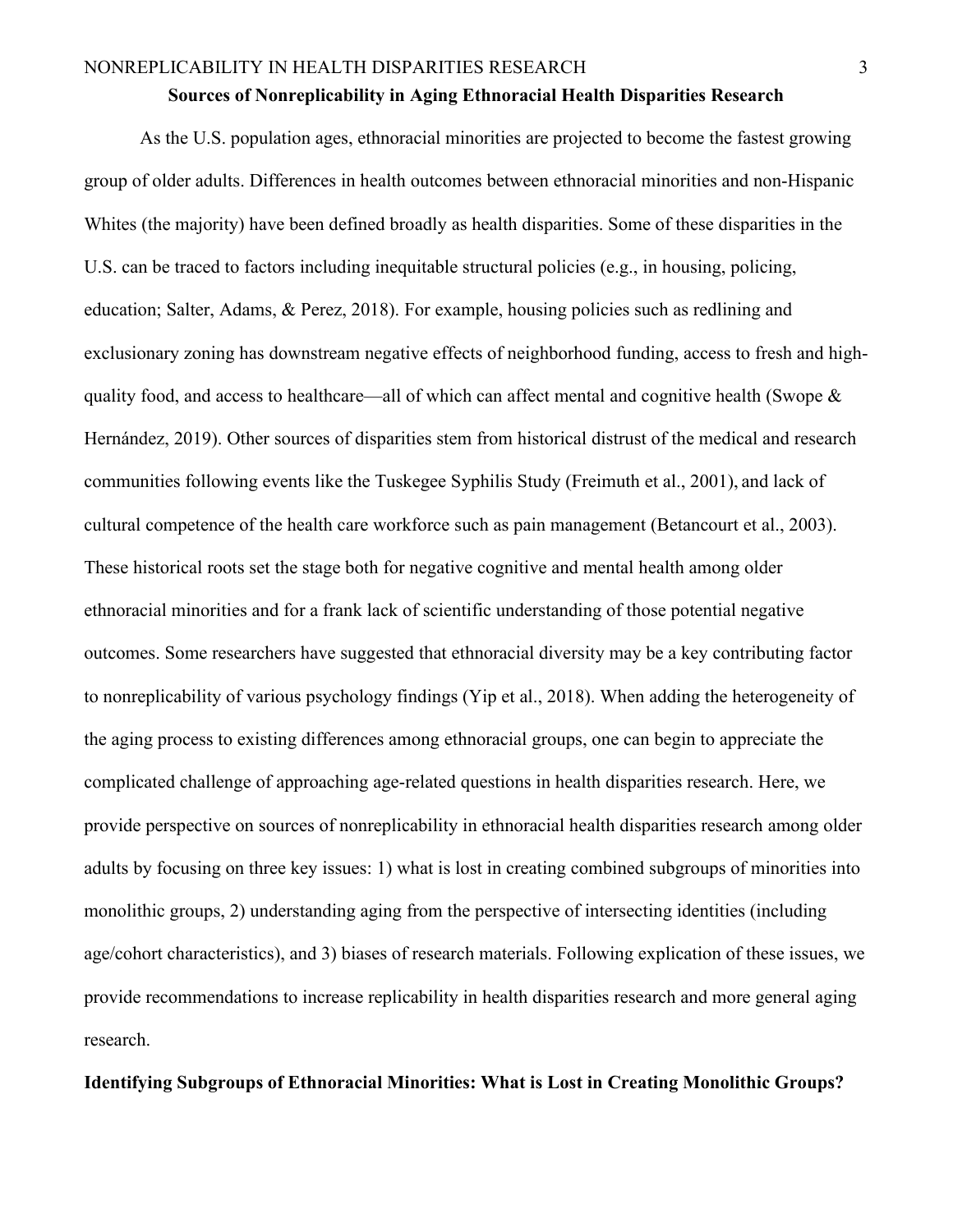A large body of aging research, especially in experimental psychology, has not historically considered ethnoracial category in conceptualization, recruitment, or analysis (Lewis & van Dyke, 2018). Of those that have, dichotomous categories are often used that compare large ethnoracial groups (e.g., "Asian," "Black") to non-Hispanic Whites. Although well intentioned, the grouping of ethnoracial groups discounts differences within these groups that can obscure meaningful patterns. Although this method supports statistical power and simple explanations, this assumed homogeneity might be one major source of nonreplicability. Treating diverse minority groups monolithically assumes shared ethnic heritage that may not exist. For example, as compared to those who immigrated to the U.S., persons of African descent born as U.S. citizens often diverge in culture and experiences such as socialization, education, diet, and spiritual beliefs. Yet studies rarely distinguish between smaller, meaningful subgroups such as people of African descent who immigrated to the U.S, people of African descent born in America, and Caribbean Blacks who may have been born in the U.S. or in the Caribbean and are of West Indian or Caribbean descent. Such monolithic grouping is not limited to Blacks. Asian Americans represent over 50 different ethnic groups with more than 100 different languages and a diverse set of characteristics such as country of origin, religion, generational status, duration of residence in the U.S., and socioeconomic indicators (Islam et al., 2010).

Creating monolithic groups not only reduces generalizability but risks excluding findings that can provide insight into factors that may be important for health and well-being among subgroups within a population. One finding that has long gone unnoticed due to the treatment of Hispanics as a single group is the "happiness paradox" among foreign-born Hispanic individuals (Calvo et al., 2017). Despite the fact that older Hispanic immigrants often face more inequalities than other ethnoracial groups, many report greater life satisfaction than native-born Hispanics and non-Hispanics in the U.S. Similarly, a study exploring life satisfaction among older Turkish immigrants observed that first-generation immigrants reported higher levels of happiness than counterparts from the same region of origin who never left home (Baykara-Krumme & Platt, 2018), again emphasizing the importance of considering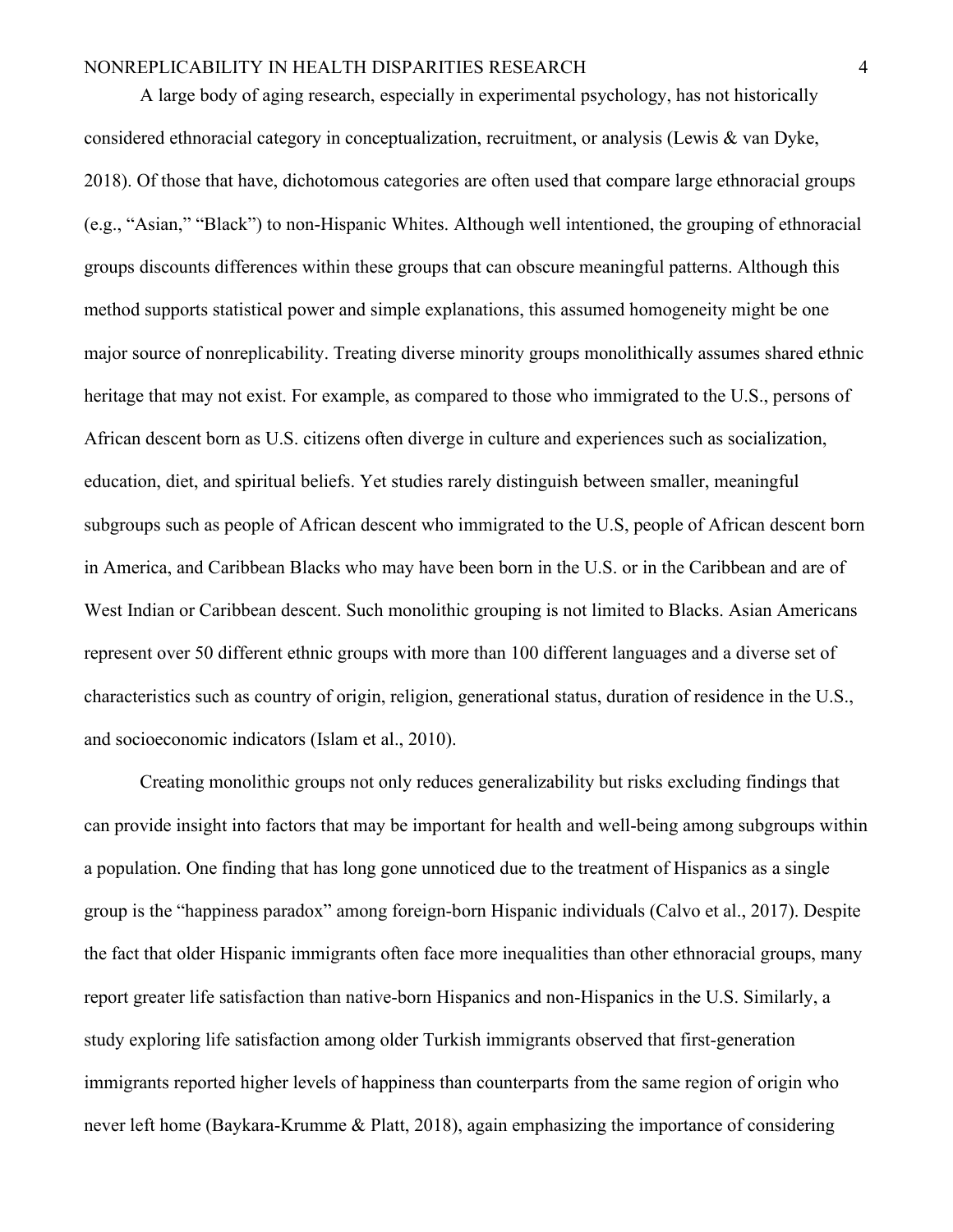immigration status. Researchers have suggested that unique cultural factors that emphasize social integration and collectivism (the needs, goals, views, and beliefs of the group are emphasized over those of the individual) may be contributing to these paradoxical outcomes (Schwartz et al., 2010). Social integration factors such as connection to religious groups also have been posited as an explanation for "the race paradox" in which non-Hispanic Black Americans are as happy as or even happier than Whites—an unexpected outcome given that Black Americans are more socio-economically disadvantaged and in poorer physical health than Whites (Tang et al., 2019).

In accordance with socio-emotional selective theory (SST; Carstensen & Löckenhoff, 2003), these groups may be choosing to immerse themselves in religious or volunteer groups even as the larger social network contracts. The positive affect that results from engaging in valued social exchanges may increase social support that older individuals may need to carry out activities of daily living (Baltes, 1997). Although SST has been shown to apply to all older adults, older ethnic minorities may exhibit greater socio-emotional selectivity because many may be at higher risk of cognitive and functional decline. For example, dementia risk is reported to be twice as high for Black Americans compared to non-Hispanic Whites (Plassman et al., 2007; Shadlen et al., 2006; Yaffe et al., 2013). In fact, dementia risk is a good example of the problems of generalizing across minority subgroups. When dementia incidence was investigated among Asian American subgroups, dementia incidence was 20% higher among Filipino Americans than other Asians such as Chinese Americans (Mayeda et al., 2017). The increase risk was attributed in part to distinctive cultural traditions, years of exposure to U.S. culture, and varying degrees of social integration (Mayeda et al., 2017).

In a similar vein, research has shown that when subgroup membership and socioeconomic predictors are included, a different picture emerges in regard to ethnoracial differences in mental disorders and self-reported mental health (Kim et al., 2012; Jang et al., 2014). Kim et al. (2012) highlighted misdiagnosed psychiatric disorders as a result of the common practice of lumping all Asian Americans together. Across Filipino, Vietnamese, and Chinese samples, Vietnamese Americans rated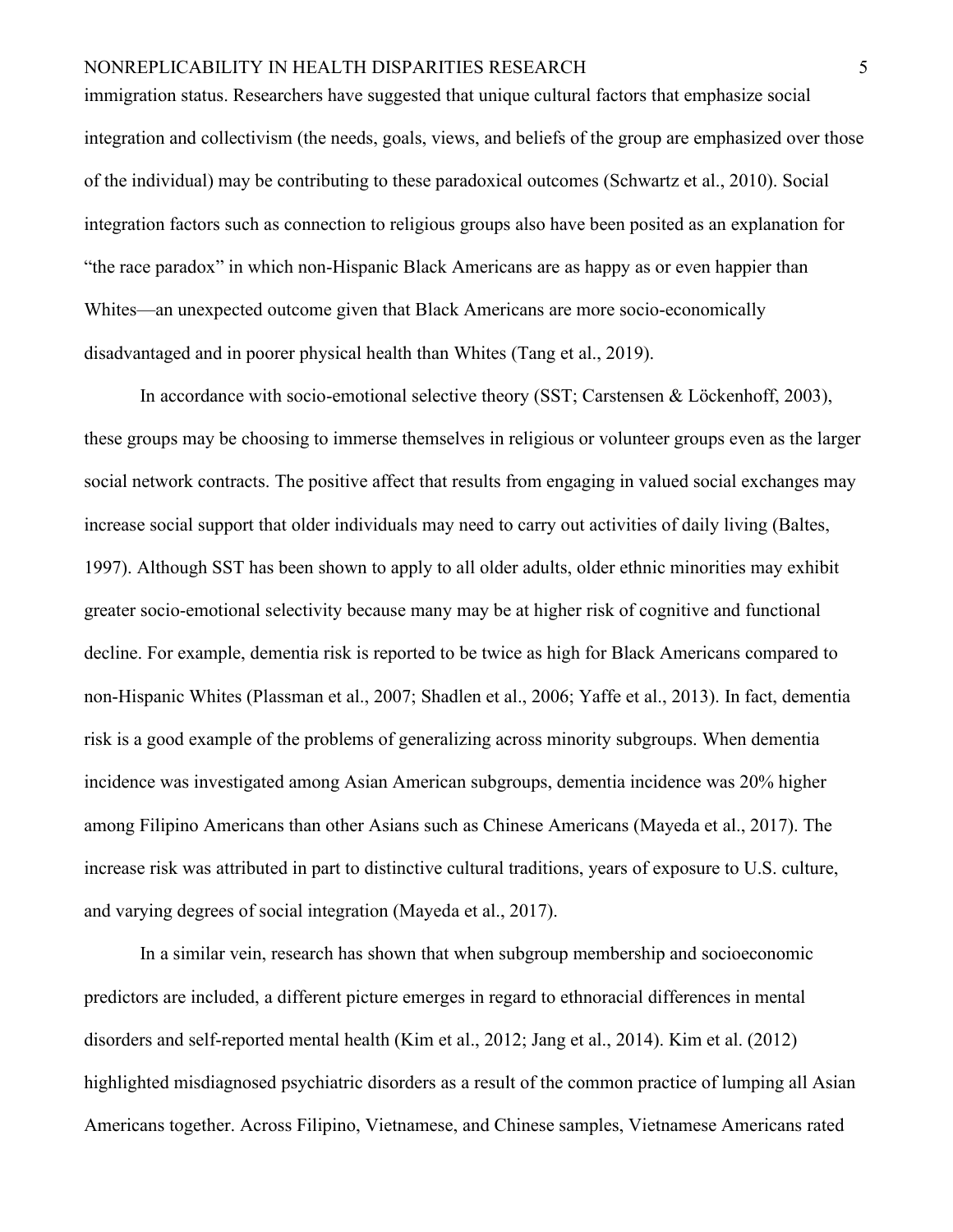their mental health as poorest, which was attributed to the uniquely stressful circumstances that led to their moving to the United States (Kim et al., 2012). Research has demonstrated similar variability in mental health within subgroups of Black Americans. Black Americans with Generalized Anxiety Disorder (but not Major Depressive Disorder) self-reported poorer overall mental health whereas Caribbean Blacks with Major Depressive Disorder (but not Generalized Anxiety Disorder) reported poorer mental health (Assari, Dejman, & Neighbors, 2016). These findings suggest that the increasing diversity of the population demands appreciation of subtle cultural differences among subsets of individuals who have previously been treated as a homogenous group.

By creating monolithic groups, researchers also risk displacing or ignoring individuals who identify with more than one ethnoracial group because they do not neatly fit into one category. Identifying with more than one race presents sociocultural challenges in regard to how people are accepted, how they are treated in healthcare settings, and how they might attempt to avoid racism and discrimination (Albuja, Sanchez, & Gaither, 2018; Davenport, 2016). Creating monolithic groups in data collection methods can inadvertently promote distrust of our research methods and, in some instances, motivate individuals to engage in "racial passing" such that they identify with a single ethnoracial group—the choice of which might be made out of fear for how they will be treated based on how they identify (Albuja et al., 2018). In some instances, this fear may dissuade participants from diverse groups from participating in research, once again limiting the data we are able to collect and the conclusions that can be drawn.

#### **Understanding Aging from the Perspective of Intersecting Identities**

In addition to the importance of identifying subgroups, understanding how intersecting identities may influence research outcomes might inform sources of nonreplicability. One's current age or cohort represents one of many potential identities that might intersect to affect cognition and mental health. We refer to age/cohort as the influence of historic time and place on attitudes and behaviors in older adults (Elder, 1998). Many factors already mentioned earlier (e.g., ethnoracial group, immigration status,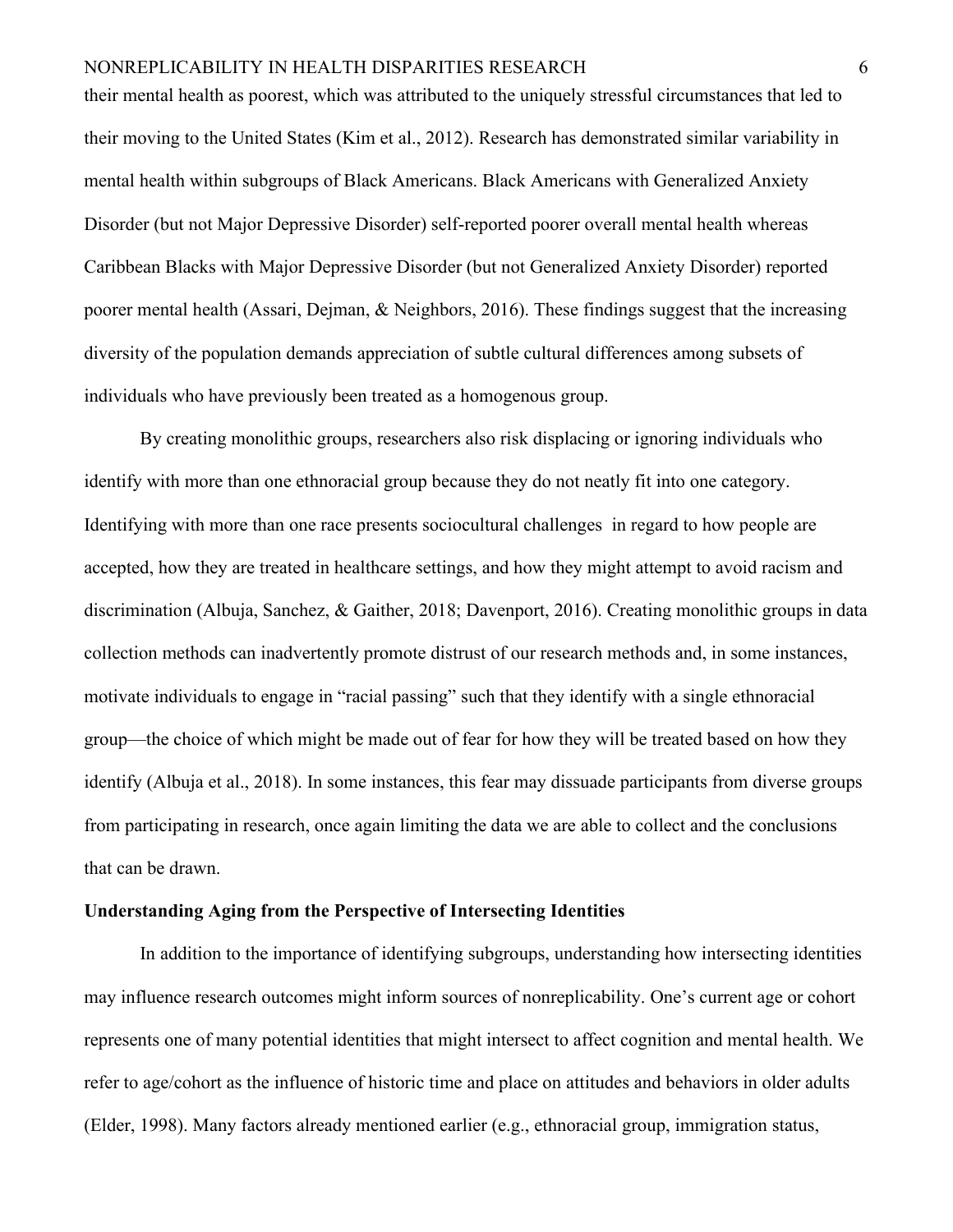neighborhood, age group) have been recognized as a source of stigma (Cary & Chasteen, 2015). These compounding identities can serve as multiple sources of structural inequality and psychological distress, which in turn can be detrimental to various domains of function (cognition, health, vitality).

Although health disparities research has recently recognized the importance of intersecting identities that lead to compound inequalities (e.g., women of color who identify as transgender), the addition of age often has seldom been included in these notions of intersectionality. Intersecting identities interact simultaneously and dynamically to influence one's experiences within society (Bauer, 2014; Bowleg, 2012; Earnshaw et al., 2018). Bowleg (2012) identified three primary tenets of an intersectional perspective relevant to public health, each of which may be a source of nonreplicability: 1) social identities are not independent, 2) people from multiple historically oppressed and marginalized groups must be considered prior to perspectives of the majority, and 3) multiple social identities at the micro level intersect with macro level structural factors to produce disparate health outcomes. Although not all intersecting identities might be of sufficient value to merit study (Bauer, 2014), more research on the impact of various identities in older adults is needed to tease apart the combinations of most value from those that have little impact.

Even though older adults across ethnoracial groups may share cohort similarities (e.g., having shared health concerns regarding cognitive functioning and independence), health and socioeconomic differences among minority groups give rise to unique barriers and approaches to ameliorating these concerns. Some key intersecting identities that can affect barriers are levels of income, education, and access to healthcare. Compared with non-Hispanic Whites, older Hispanics and Black Americans often (but not always) have lower incomes and more cognitive and functional limitations (Jackson et al., 2010). These two groups also are more likely to report not having health care coverage, healthcare savings, or advanced care planning (Choi et al., 2019, 2020). While only 15% of non-Hispanic Whites reported cost as a barrier to accessing healthcare, sizeable proportions of non-Hispanic Blacks (24.5%), Hispanics (23.1%), and American Indian/Alaskan Native (19.1%) said that they could not afford to see a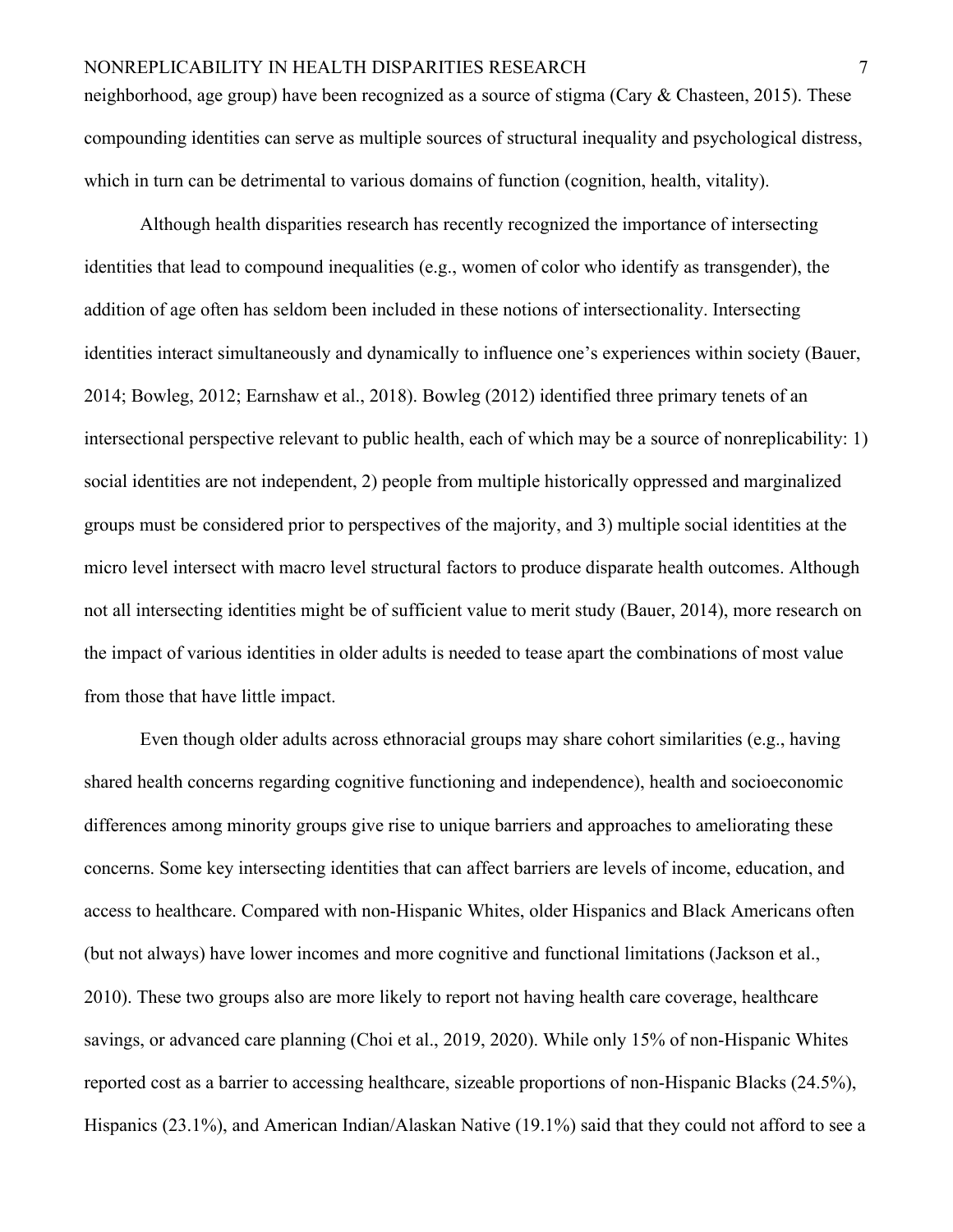physician when needed (James et al., 2017). As discussed above, these group averages do not apply evenly to all group members. Instead, such barriers are more likely when for ethnoracial minorities that have intersecting identities with other factors associated with structural inequality (e.g., access to housing, education, and employment).

The intersectionality of being an ethnic and older adult sexual minority places one at greater risk of stigmatization, discrimination, and victimization (Emlet, 2016). Fredriksen-Goldson et al. (2014) showed that transgender older adults have increased risk for poverty, financial barriers to healthcare access, and greater internalized and enacted stigma compared to their LGB peers. They also had higher rates of disability and lower overall social support (Fredriksen-Goldsen et al., 2013). This decreased level of social support might underlie findings of higher rates of health risk behaviors. Studies have shown excessive drinking among lesbian and bisexual women compared to their heterosexual peers (Dilley et al., 2010; Conron, Mimiaga, & Landers, 2010); differences have also been found with gay and bisexual men, who are more likely to smoke and drink excessively compared to their heterosexual peers (Wallace et al., 2011).

One health challenge that has come out of this stigmatization is the rate of HIV status among this community. Although HIV status impacts psychological distress regardless of sexual orientation or gender identity, 70 percent of Americans with HIV are expected to be 50 and older in 2020; thus, the disease, disproportionally affects older adults (APA.org). Older adults living with HIV are significantly more likely to have an Axis I mental health diagnosis, substance abuse issues, hypertension, diabetic mellitus, arthritis, and lower physical functioning (Beatie, Mackenzie, & Chou, 2015). HIV among older adults also can affect multiple domains of cognition and everyday functioning, including medication adherence, instrumental activities of daily living, and driving a vehicle (Cody & Vance, 2016).

#### **Biases of Research Materials**

The increasing older population presents an important problem with regard to psychometric assessments (Mindt et al., 2013). Most assessments for older adults were normed on predominantly non-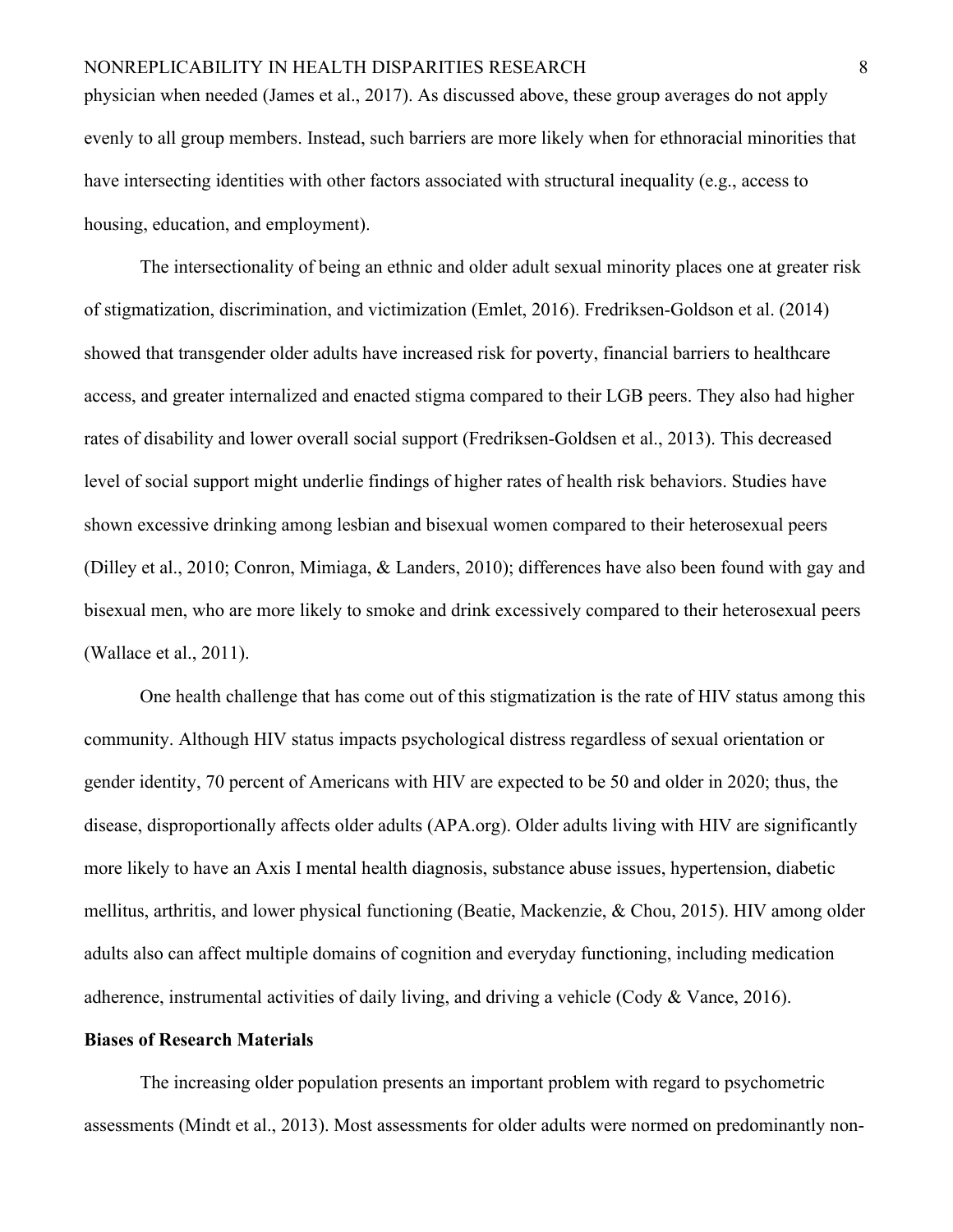Hispanic White samples. As described by Helms (1992), such exclusive construction of assessments implicitly determines a) what constitutes factors of intellectual ability, b) what language standards are used in materials and test administration, c) the cultural relevance of pictures, words, and names used in tests, d) what setting is optimal including the characteristics of the tester, e) that taking tests is a valuable approach to assessing cognition, f) and even who chooses what a "correct" answer should be. These factors are important to consider when interpreting cognitive and mental health assessments because they represent a cultural bias. Cultural bias refers to a test yielding significantly different results among subgroups of the population with similar ability levels and is often illustrated via Differential Impact Functioning (DIF; Ng et al., 2018).

In fact, when intelligence testing was being standardized in the 1940s and 1950s, psychometric tests were indiscriminately administered to Slavic immigrants from non-English speaking countries; these immigrants unfortunately bore the label "feeble minded" for poor test performance due to language barriers (Samelson, 1982). Thus, accounting for sociocultural factors can impact the sensitivity and specificity of an assessment—especially assessment of cognitive functioning. Sensitivity refers to a test being able to detect group membership or outcome (e.g., dementia) and specificity refers to the extent to which the test correctly indicates the absence of group membership or outcome (e.g., accurately indicating the absence of dementia). In regard to cognitive tests related to dementia specifically, the sensitivity and specificity of most tests are poor for people of color relative to non-Hispanic Whites (Freedman & Manly, 2018). These poor sensitivity and specificity rates are problematic from both clinical and scientific perspectives. Clinically, the lack of accuracy for people of color has led to a delay in a diagnosis of dementia until the latter stages of the disease that, in turn, can impact public health decisions (Avila et al., 2020; Bertola et al., 2020). As a result, these individuals lose the opportunity to engage in financial and healthcare planning. From a scientific perspective, understanding the different experiences of cognitive decline can help identify alternative pathways or subtypes of disease states.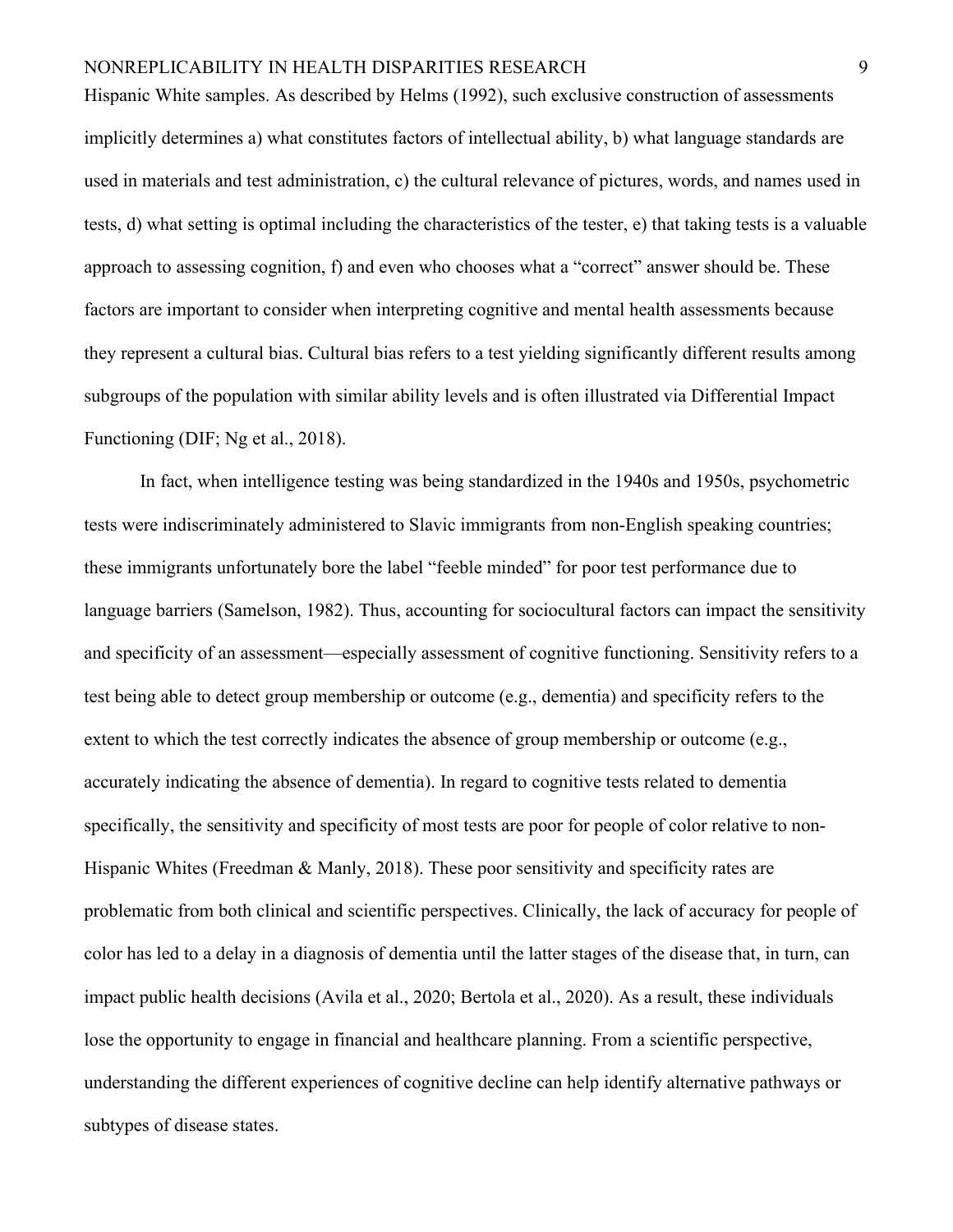# NONREPLICABILITY IN HEALTH DISPARITIES RESEARCH 10 *Evidence of Ethnoracial Differences in Cognitive Test Performance*

Given the possibility that cognitive assessments are culturally biased, what evidence exists that performance on standardized cognitive assessments can be treated at face value between ethnoracial groups? Several studies have addressed this issue by testing measurement invariance of cognitive measures between groups. A test is invariant when it demonstrates that it measures the same construct, has the same relationships to the construct, and has similar residual variance scores between groups (Avila et al., 2020; Bertola et al., 2020; Jones, 2003). Although several statistical tests can assess measurement invariance, structural equation modeling (SEM) is currently the most popular. Using a large national data set, Jones (2003) tested measurement invariance between Black and White groups in the modified version of the Telephone Interview for Cognitive Status. Older Black participants performed worse across the cognitive tests than non-Hispanic White participants. Critically, while 13% of the of observed racial differences in cognitive scores were attributed to social determinants (e.g., sex, age, SES, health behaviors, and health conditions), 73% of the differences could be attributed to measurement artifact (after controlling for social determinants).

This finding suggests that the observed test scores do not measure the construct in the same way. Jones (2003) also found that some of the relationships between environmental/demographic factors and cognition differed between the two groups. For example, whereas lower education and smoking had a greater negative impact on cognition in Blacks than Whites, greater income benefitted cognition more in Whites than Blacks. The tasks that showed the greatest measurement bias largely involved language/semantic tasks (e.g., naming) and mental arithmetic (i.e., counting backward by seven).

Similar violations of measurement invariance have been found in language tasks (i.e., naming and word similarities) between non-Hispanic Whites and Hispanics (Avila et al., 2020). Differences also have been found on tasks often considered to be indicative of non-language domains like Trail Making Test B, which is used to test executive function or processing speed differences (Bertola et al., 2020).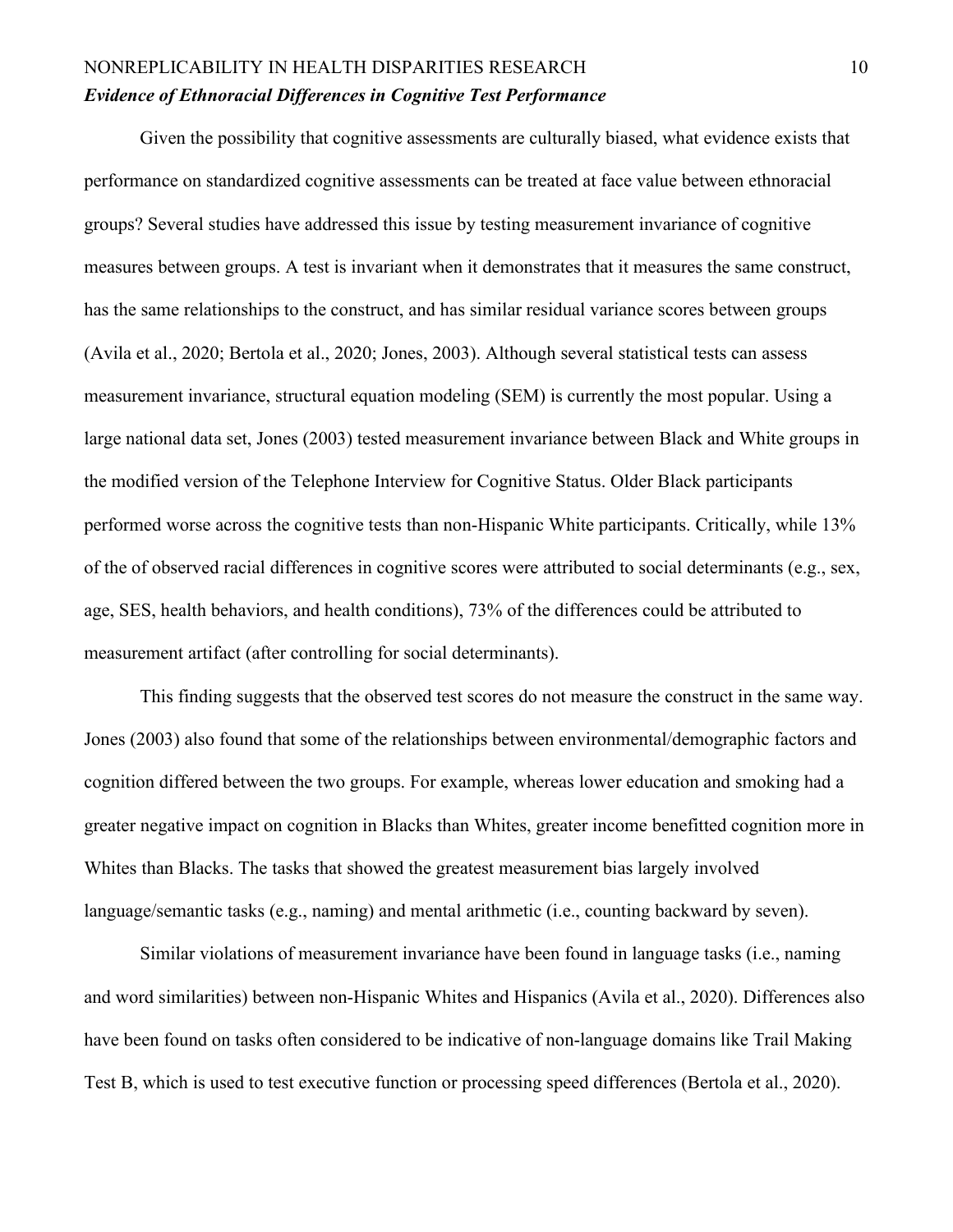However, even this task requires fluently processing the order of the alphabet (i.e., a language ability) to do well. Thus, cultural biases, often through language, might influence the validity of cognitive tests.

# *Factors to Consider when Interpreting Psychological Assessments*

Increasingly, researchers have recognized the importance of considering socio-historical factors when interpreting psychometric assessments (Garcia et al., 2017). Below we outline several key factors that may impact the interpretation of cognitive assessments: health, education, cognitive reserve, acculturation, discrimination, and perceived stress.

## *Health*

Black Americans, Native Americans, and Hispanics suffer from diabetes, hypertension, kidney disease, and heart disease at greater rates than non-Hispanic Whites. All of the aforementioned diseases are associated with a decline in cognition. For example, diabetes is associated with decrements in memory, language, processing speed, executive functioning, and visuospatial abilities (Moheet, Mangia, & Seaquist, 2015; Ruis et al., 2009). Heart failure is associated with a decline in executive functioning and processing speed (Cameron, 2016). Thus, elevated levels of chronic diseases in some ethnoracial minorities might be one factor underlying concomitant ethnoracial differences in cognition (Tang et al., 2019). Notably, deficits in cognitive functioning due to these chronic health conditions can be independent from cognitive deficits due to dementia. For example, some researchers argue that heart failure is associated with cognitive impairment, but the pattern of impairments is different from dementia (Cameron et al., 2016). Other researchers argue that many of the aforementioned chronic health conditions are risk factors for dementia (Deckers et al., 2015; Livingston et al., 2017). Thus, health might serve as a mediating factor of apparent ethnoracial group differences.

# *Education and Cognitive Reserve*

Systemic racism has resulted in marked differences in the quality of education as well as the level of educational attainment in Black Americans (Barnes et al., 2016). Due to Jim Crow, Black Americans living in the South were required to attend segregated high school during the 1940s, 1950s,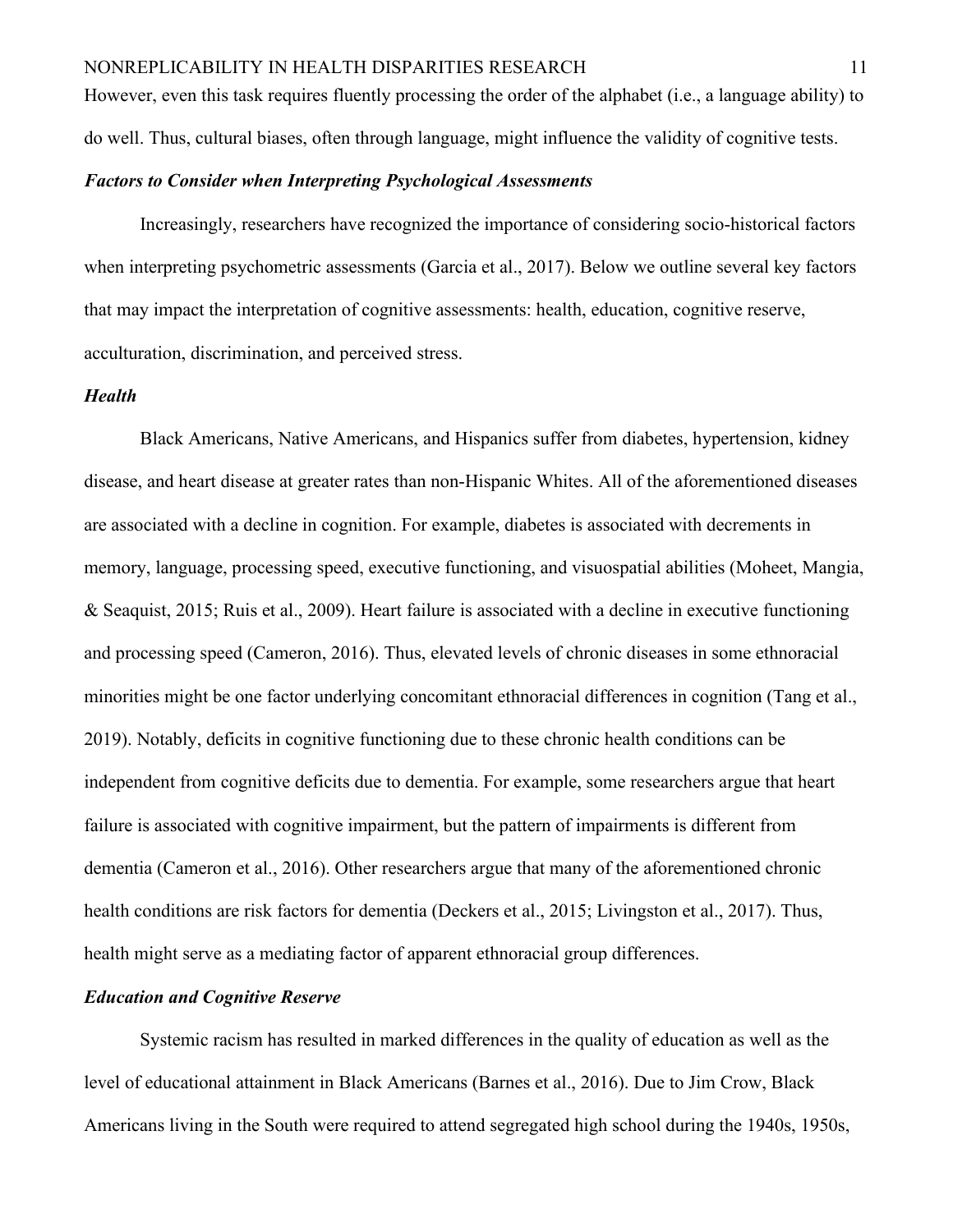and 1960s. Black Americans living in the South also were prohibited from attending a number of major universities (Brown & Davis, 2009). In the North, although no laws mandated segregation, schools were for the most part still segregated (Logan, 1933). In addition, schools serving children of color throughout the country have historically received less funding than schools serving White students (Brown & Davis, 2009).

Studies also have emphasized the importance of quality of education, thereby moving beyond simple metrics such as highest degree obtained or years of education. Manly and colleagues (2004) found that when Blacks and Whites were matched on reading level (a proxy for quality of education), no differences in cognition were found. Although accounting for reading level does not always explain ethnoracial differences in cognitive performance, other studies have shown that measures of educational quality at least attenuate the differences (Crowe et al., 2013; Fyffe et al., 2011). Notably, these differences in education coincide with the differences in language and domains relying on language found between ethnoracial groups summarized in the previous section.

Education does more than just confer knowledge. It is associated with the development of new cognitive skills which may ultimately lead to cognitive reserve in old age (Contador et al., 2017; Stern, 2009). Cognitive reserve is a proxy for the brain's capacity to withstand neuropathological damage, or the ability to utilize a reservoir of cognitive processing mechanisms to compensate for decline in cognition. Cognitive reserve theory assumes that education and exposure to cognitively complex tasks facilitate more efficient cognitive operations and alternative cognitive networks that allow the brain to compensate for pathology that might occur during the course of aging. Implicit in these ideas is that early life barriers in access to quality education and resources in ethnoracial minorities can prevent building cognitive reserve in other life stages (e.g., via wealth, job complexity, mental engagement; Glymour & Manly, 2008). This limitation of access has downstream consequences throughout the adult lifespan, especially in older age when cognitive reserve is called upon to compensate for the presence of vascular burden or pathology. Note that research also is beginning to show that such early life buildup of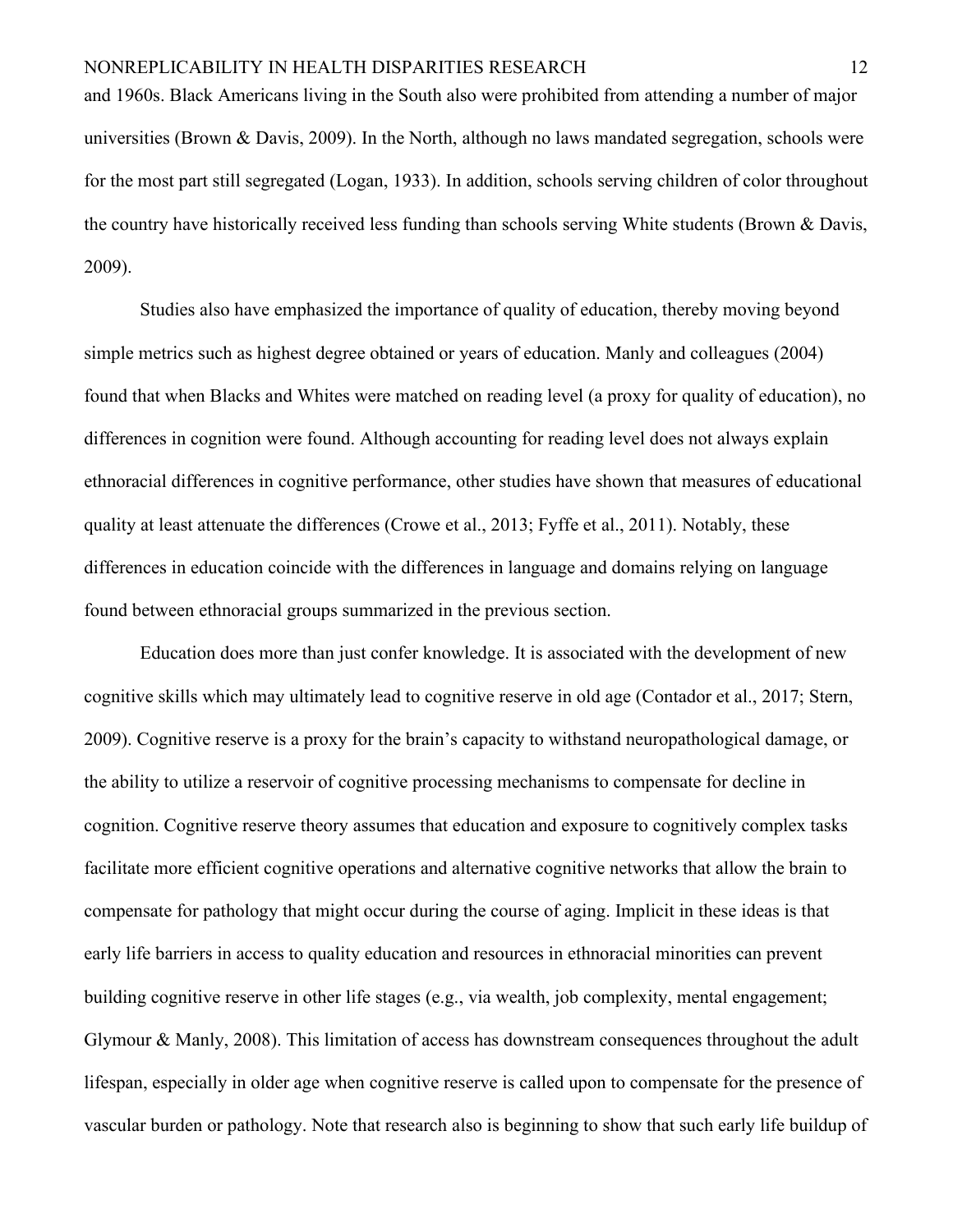cognitive reserve can reduce the likelihood of accumulating vascular injury or pathology in the first place (Binette et al., 2020; Wirth et al., 2014).

# *Acculturation*

Acculturation refers to the extent to which individuals adopt the language, customs, and values of their own culture versus the values, customs, and language of the dominant culture (Helms, 1992; Freedman & Manly, 2018). Acculturation affects cognitive style, test strategy, "testwiseness," and familiarity with test items. Thus, test takers from minority groups with higher levels of acculturation to the culture on which the test is normed perform better on verbal and nonverbal tests in comparison with individuals whose cultural experiences are less mainstream and more bound to their culture of origin. Presumably, individuals from minority groups with more exposure to the dominant culture or who have successfully learned to adapt to the dominant culture are more familiar with test items or the terms used to describe those items typically included in assessment measures and are more likely to have adopted the "cognitive style" associated with optimal performance on assessment tests (Barnes, 2016; Freedman & Manly, 2018; Helms, 1992). As described earlier, the experiences of ethnoracial groups are quite variable and this variation extends to acculturation among Black Americans, Hispanics, and other subpopulations in America (Freedman & Manly, 2018).

Acculturation also is a critical factor to consider for immigrants to the US. From this perspective, acculturation occurs when individuals incorporate the customs, worldviews, and mores of a foreign culture into their own cultural system. Different acculturation styles have been described based on the degree to which immigrants have embraced their native or host culture (Bernstein et al., 2011; Berry, 2003). The acculturation style adopted is influenced by multiple factors. In many cases, language proficiency in the host culture may be a critical factor. To the extent that the dominant language is not learned proficiently, less acculturation and greater discrimination may occur. As mentioned earlier, acculturation to the dominant language is an important factor to consider when interpreting cognitive test performance. Lack of acculturation is associated with lower test performance in part because of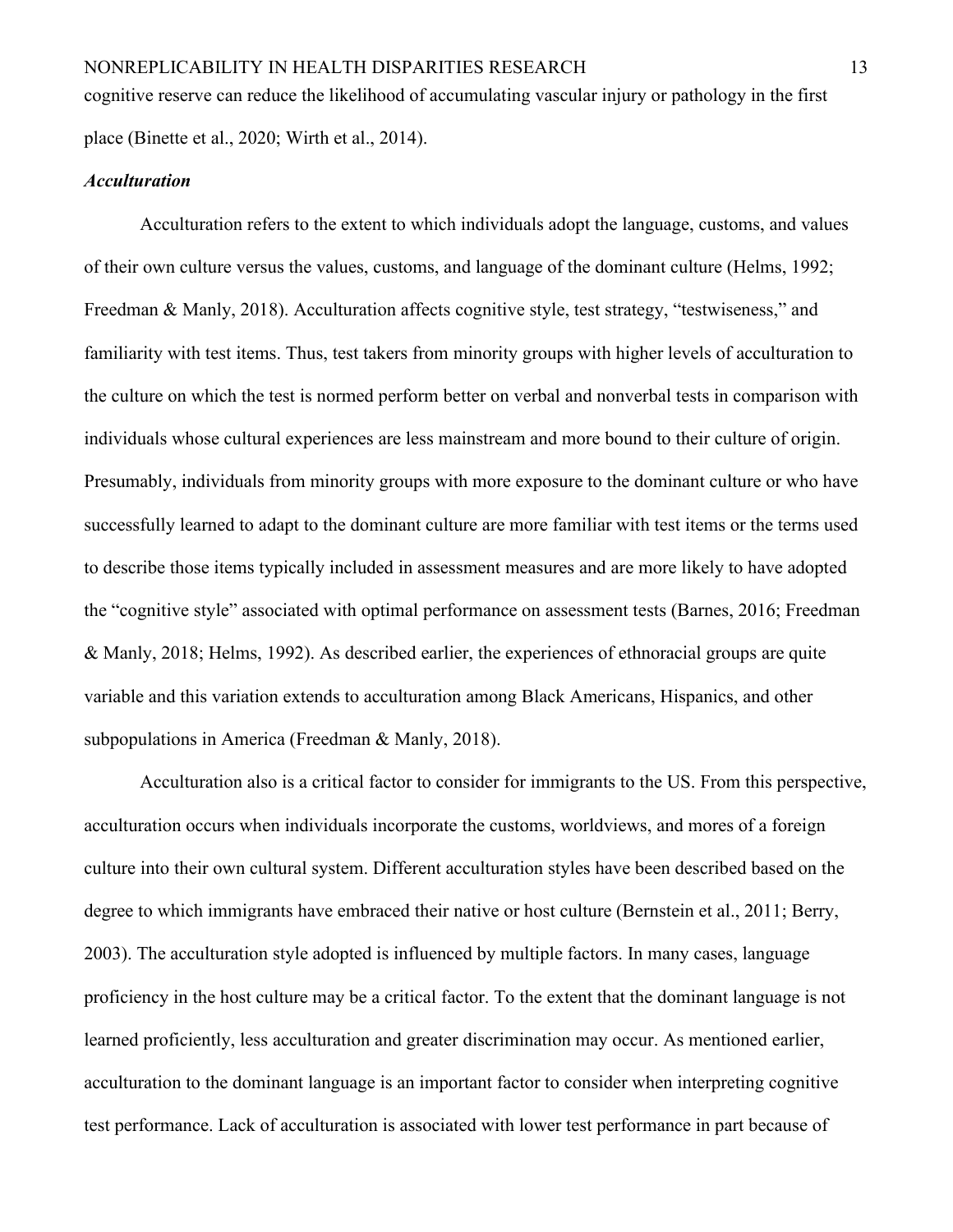assessment bias. For example, older Latino Americans with high levels of acculturation performed better on cognitive measurements than Latinos with lower levels of acculturation (Martinez-Miller et al., 2020).

The degree of integration and/or assimilation often is dependent on age. Older immigrants are more likely to resist assimilation than younger immigrants (Cheung, 1989), in part because older immigrants find it more difficult to adopt the language and practices of the host country. In many instances, they are able to find a cultural enclave in which they may speak their native language and enjoy the foods from their heritage culture. For example, many older Chinese immigrants prefer to limit their interactions to Chinatown where they can speak their native language and observe familiar customs (Cheung, 1989). Another obstacle for older immigrants is the shift in values. Many immigrants of Asian, African, and Hispanic descent have migrated from collectivist cultures in which societal norms require that the family and community take care of old people (Albertini et al., 2019; Gao et al., 2019). As younger family members who are also immigrants become acculturated, tension sometimes arises.

#### *Perceived Stress and Discrimination*

Chronic stress has been clearly documents to impact cognition and mental health (Shields  $\&$ Slavich, 2017). Discrimination is one type of chronic stress that is frequently faced by ethnoracial minorities that can be further exacerbated by intersecting identities. In one of the first studies to document this relationship in cognitive aging, Barnes et al. (2012) showed that discrimination among older Black Americans was associated with lower cognitive performance, especially episodic memory. Beatty Moody et al. (2019) found a significant positive correlation between reported levels of discrimination and white matter lesion volumes among Black Americans. White matter lesions are associated with strokes, dementia and cognitive decline (Pantoni, Poggesi, & Inzitari, 2007). **Solutions to Understand Aging Subgroups and Enhance Replicability**

An understanding of health disparities requires integration of multiple determinants, which can be challenging to quantify using traditional methods. The NIH Health Disparities Research Framework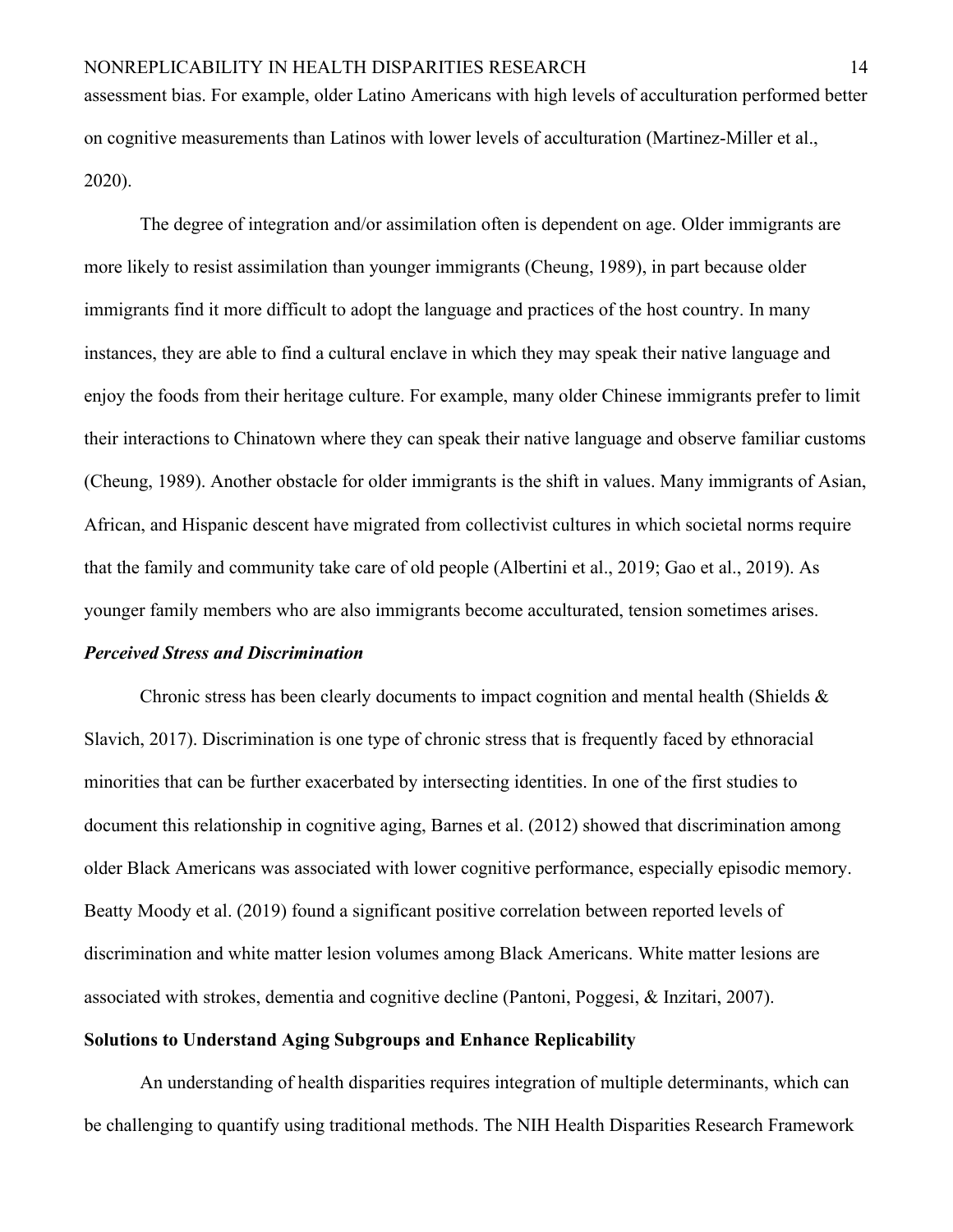laid out 62 factors that may fuel disparities among older adults (Hill et al., 2015). Given this complexity, sophisticated methods and analytic strategies are needed. Most importantly, scientists must be open to flexible approaches to these issues including altering current assessments, considering qualitative or mixed methods, and person-centered techniques to discover and address research questions that enhance replicability in an increasingly diverse population.

# *Strategies for Breaking Apart Monolithic Groups*

Strategies for breaking apart monolithic groups, while well-intended, can pose a number of challenges. One key strategy is to understand the magnitude of heterogeneity and the importance in evaluating the validity and interpretation of results (Mayeda et al., 2017). Because many researchers may begin with clear *a priori* hypotheses regarding health disparities, they can explicitly acknowledge the reporting of exploratory hypotheses to test for generalizability across diverse groups and briefly outline the importance of such tests (cf. Dotson & Duarte, 2020).The appropriateness of sample sizes should be considered in analyses and trends reported if the numbers of participants do not reach appropriate power as required by a power analysis. We also acknowledge that defining subgroups can be a challenge; definitions of groups will change over time with new research and current sociocultural climate of the nation and, frankly, will not satisfy everyone. As a start, though, researchers should review the current distinctions as determined by the U.S. Census or the National Institutes of Health. For example, the 2020 U.S. Census breaks down Hispanics/Latinx by the following: those whose origin is Mexican, Puerto Rican, Cuban, Spanish-speaking Central or South American countries, or "other Hispanic/Latino, regardless of race" (U.S. Census Bureau, 2019). While a checkbox approach can be sufficient, also having an "other" with an open-ended option for participants to explain their identity further would provide clarification for any ambiguities or disagreements with the choice of options. It may also be helpful to include questions about parents' race/ethnicity to help pinpoint multiracial/multiethnic group identity.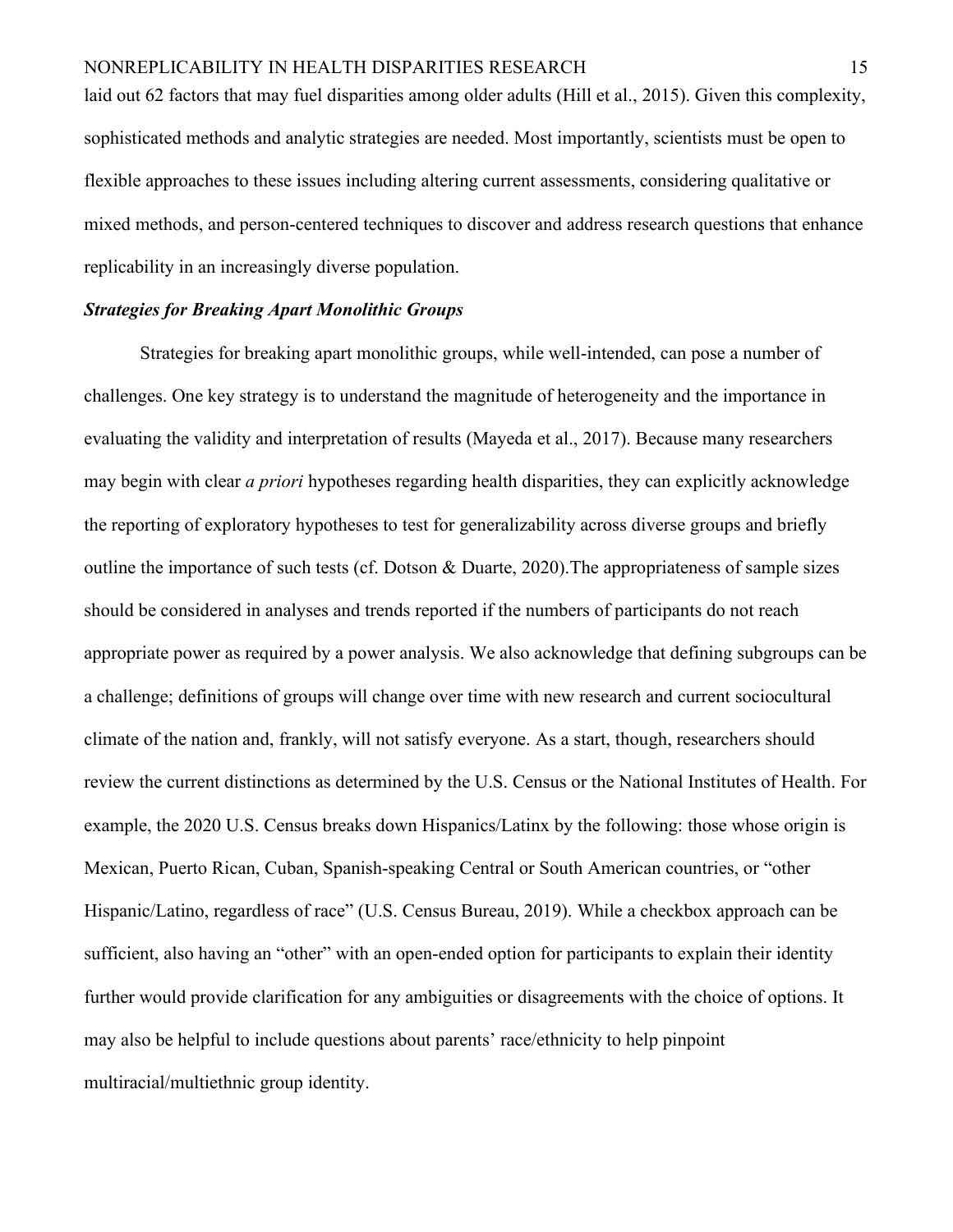Once group categories are defined, recruitment of participants representing these categories remains another challenge. How do we avoid intentional oversampling to obtain adequate representation of any given subgroup? One way is to engage in purposeful sampling. In contrast to probabilistic or random sampling, which is used to ensure the generalizability of findings, purposeful sampling involves identifying and selecting individuals or groups of individuals that are especially knowledgeable about or experienced with a phenomenon of interest (Creswell & Plano Clark, 2011; see later section on Qualitative Inquiry and Mixed Methods). For this reason, purposeful sampling can be used to reduce mistrust and increase participation among historically marginalized groups and experiences (e.g., those with diverse immigration experiences). As researchers, we need to be able to build trust among participants that research findings will not be used to reinforce negative stereotypes surrounding ethnoracial group (Thompson et al., 2003) or expose them to unnecessary risk (Corbie-Smith, Thomas, & George, 2002; Brandon, Isaac, & LaVeist, 2005). One benefit of purposeful sampling is that sample sizes can remain modest as dictated by traditional power analyses. Should a researcher attempt to recruit many different ethnoracial or intersecting categories for a single study, practical limitations with recruitment and participant renumeration may limit the power needed to conduct appropriate comparisons.

As with purposeful sampling, strategies need to be adjusted based on the type of research study. In qualitative research, moderators of focus groups should be trained to make participants feel comfortable sharing both negative and positive perceptions, recognizing that individuals may respond negatively to disparaging information but positively to messages of hope (Nicholson et al., 2008). In addition, in research conducted using study centers (common with cancer and Alzheimer's disease research), recruitment of diverse populations may be improved by creating community advisory boards, delivering culturally targeted education programs (Scharff et al., 2010), and partnering with communitybased organizations who are already serving groups in the community and have built a trusted relationship with those groups. Community-based participatory research (CBPR) models can improve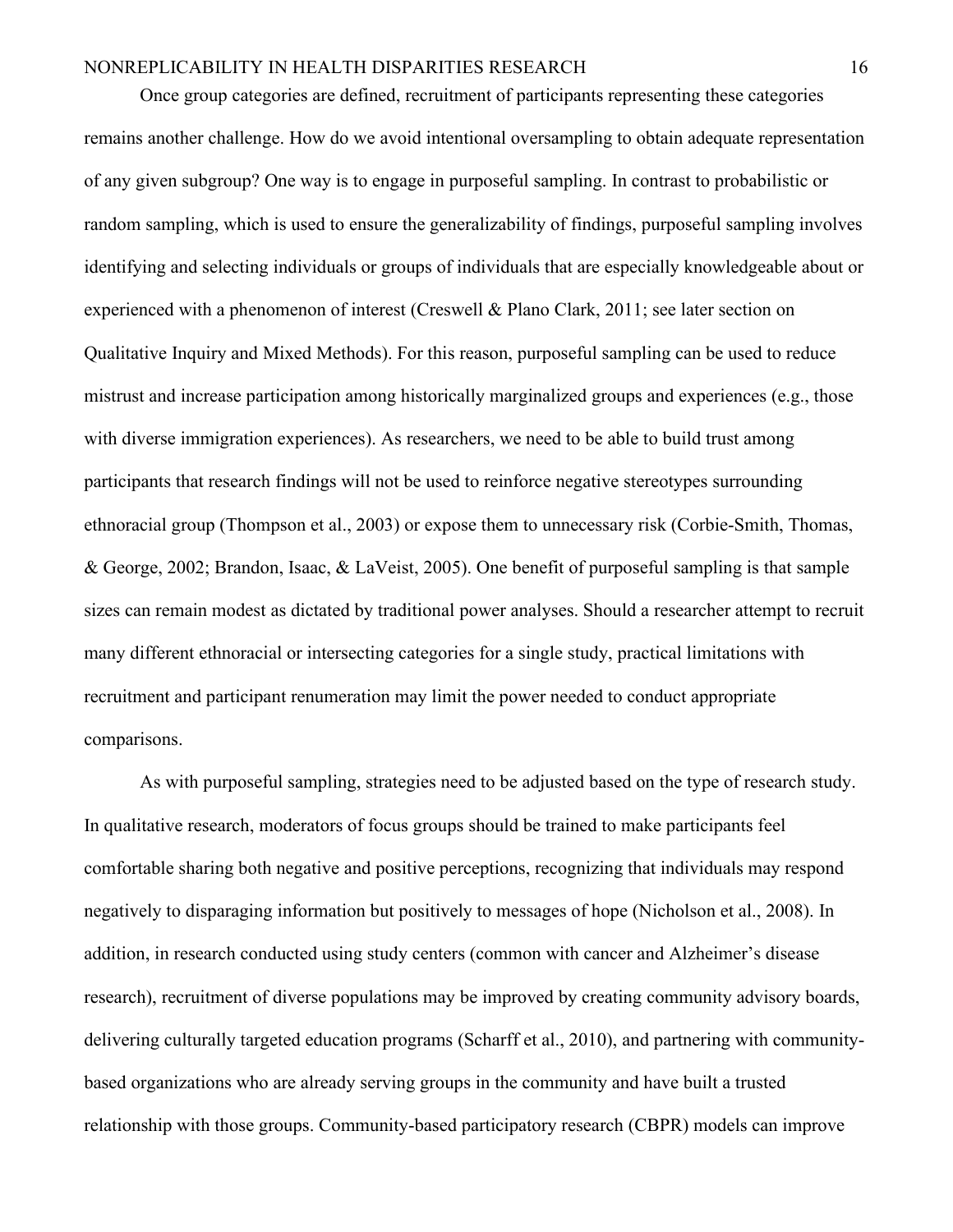community relationships by equitably engaging stakeholders in the research process and valuing the strengths that each brings (Minkler & Wallerstein, 2011).

Additionally, the field of psychology may benefit from having more research investigators from diverse backgrounds. The Institute of Medicine and the Department of Health and Human Services explicitly recommend increasing the number of underrepresented minorities in research positions (Smedley, Stith & Nelson, 2003). Such diversity can improve not only recruitment, but also the research design in novel ways, e.g., by providing creative assessments and questionnaires that emphasize incorporating measures to best identify subgroups.

#### *Addressing Bias in Assessment Tests*

The easy solution to address bias in assessment tests is to use ethnoracial-specific norms, which have been shown to diagnose neurocognitive disorders with appropriate specificity and sensitivity (Werry, Daniel, & Bergström, 2019). Some researchers have suggested that norms adjusting for educational quality (rather than simply years of education) may help adjust scores without having to create ethnoracial-specific norms (Manly et al., 2002). Other suggestions have been to statistically adjust or match groups of participants by health conditions or common SES variables such as wealth or income. In regard to different levels of health, some investigators have recommended screeners to assess cognitive impairment secondary to cardiovascular disease. For example, the National Institute for Neurological Disorders and Stroke (NINDS) and the Canadian Stroke Network (CSN) recommend a short cognitive screening assessment to identify cardiovascular patients who are experiencing cognitive impairment but may or may not meet the threshold to be classified as demented. Research using such screeners demonstrated that measures of executive functioning, immediate, and delayed recall had adequate sensitivity and specificity to provide useful information to healthcare providers (Cameron et al., 2016). Overall, when researchers control for group differences in health, differences in performance between ethnoracial minorities and non-Hispanic Whites can be attenuated (Aiken-Morgan et al., 2018;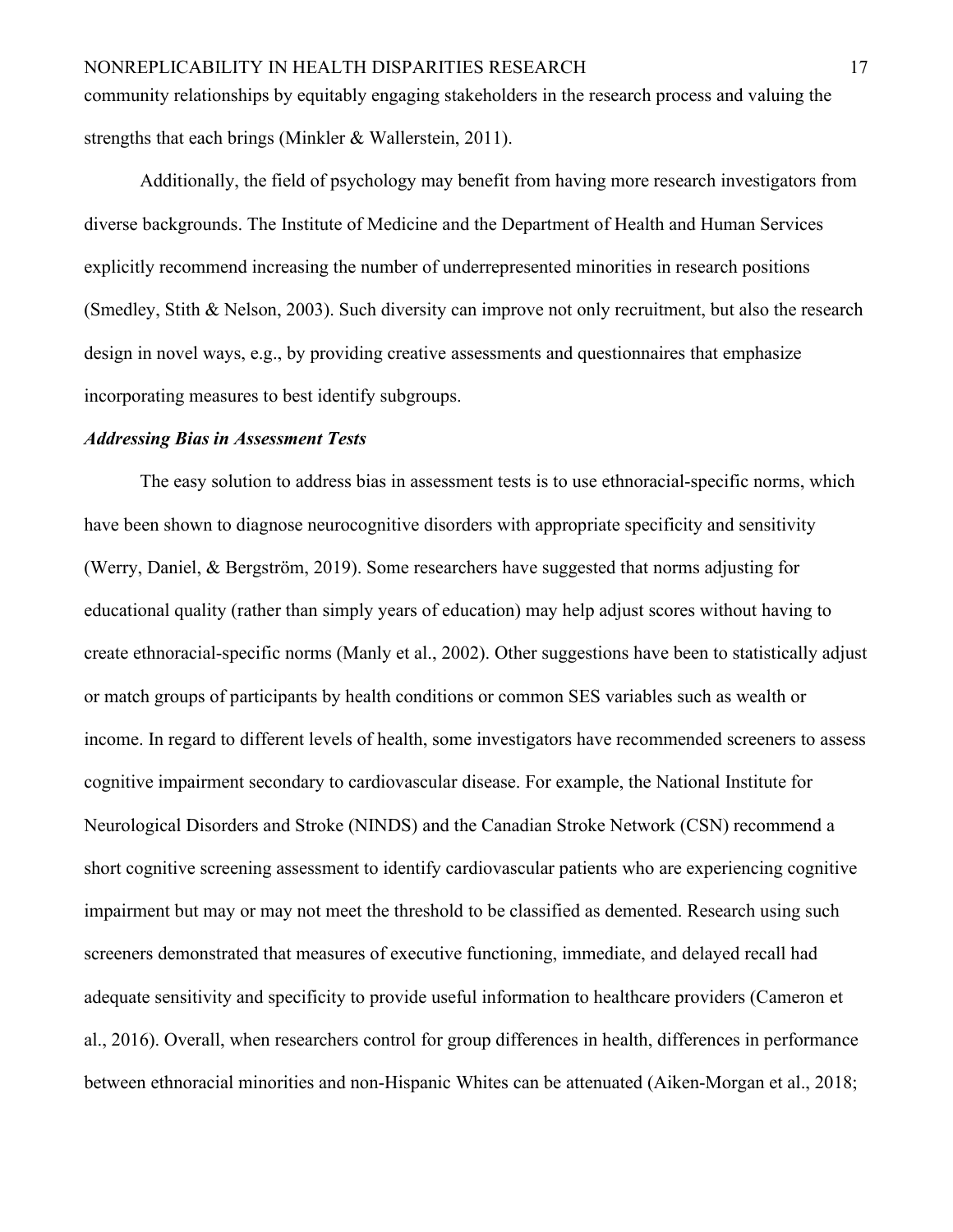Jones, 2003). Another way to minimize group differences is to estimate mean performance by freely estimating the intercepts for different ethnoracial groups (Avila et al., 2020).

However, these easy solutions present several challenges that also need to be addressed. First, the criteria for adjustment (e.g., education, SES, health) may not be measurement invariant between groups (Jones, 2003). Even accounting for common SES variables assumes standards of social class that represent non-Hispanic White acculturation. Second, adjusting data with different norms or specific variables fails to address the underlying reasons for differences in cognition (Freedman & Manly, 2018). What substantial steps, then, can we take to start addressing the societal inequalities that cause differences in test assessments?

Perhaps the first step is ensure that aging researchers and clinicians be culturally and linguistically competent (Allen & Walsh, 2000). For example, researchers examining the attitudes and/or the mental health of older Chinese Americans should be aware of filial piety and how that might influence responses to questions about autonomy (Allen & Walsh, 2000; Cheung, 1989; Gao et al., 2019). Additionally, they can consider the degree of acculturation, whether among ethnoracial minorities in the U.S. or among immigrant populations (e.g., Manly et al., 2004). When assessing older adult immigrants, researchers and clinicians must be aware of language barriers. Older immigrants are less likely than younger adults to become proficient in a second language (Cheung, 1989), which can be a problem for those without familial support. While efforts have been made to translate some cognitive assessments into various languages, translators often do not fully consider linguistic, cultural, or educational differences to make sure the translation conveys the same message to individuals in multiple cultures (Ng et al., 2018).

Proponents of culturalist perspectives suggest that rather than controlling for cultural influences through culture-fair tests (e.g., Cattell, 1940), hypothesized cultural factors such as behaviors, beliefs, and values should be measured and explicitly tested to identify the sources of test differences (Helms, 1992). Better yet, those cultural factors could be implemented in the construction, administration, and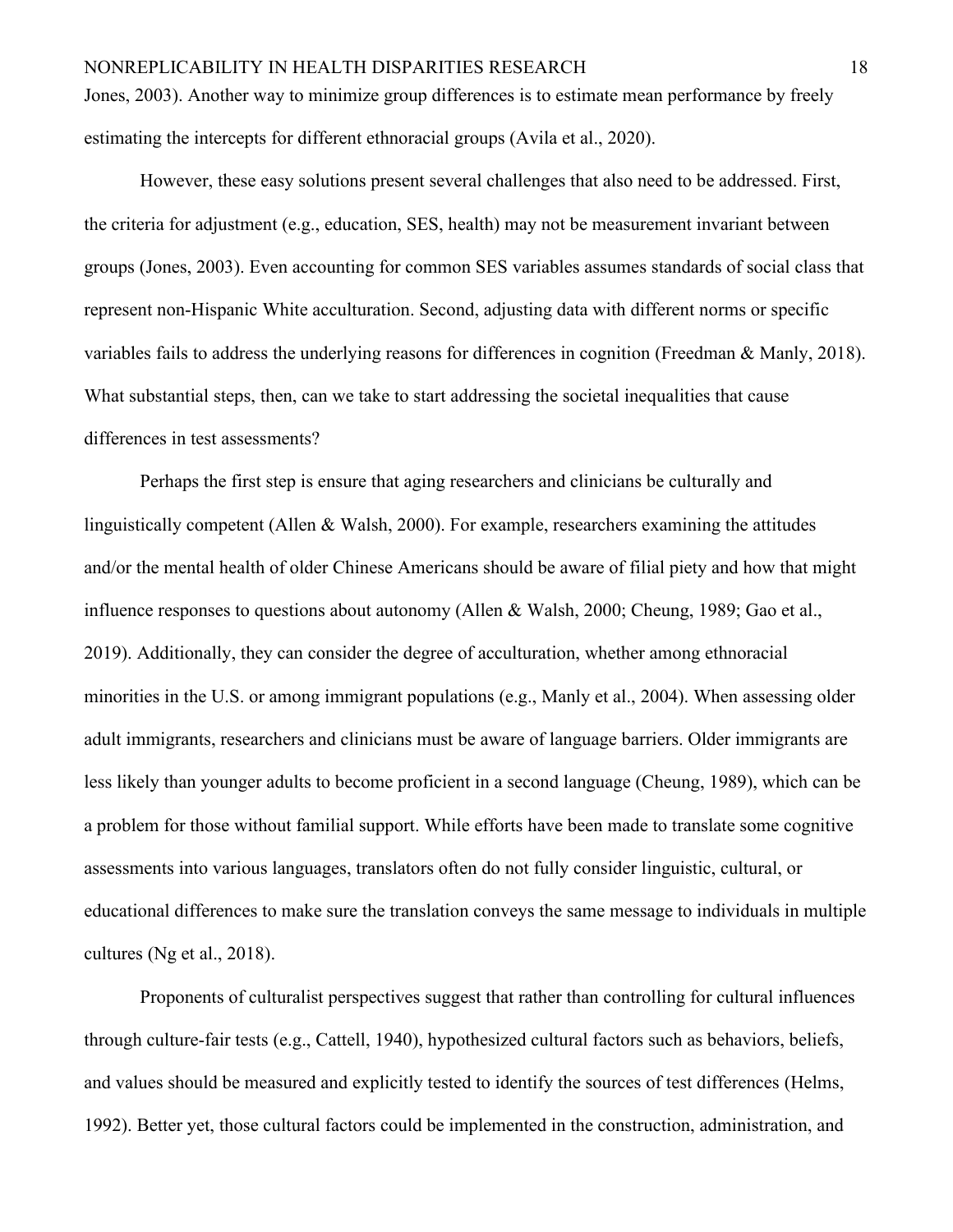interpretation of newly designed cognitive tests. Ideally, such tests would not require language "code switching" in which minority groups would have to take on the language and interpretation set by highly educated and White individuals. As summarized by Helms (1992), cognitive tests can be created with intellectual dimensions in mind that might be culturally appropriate, but still have the potential for universal appeal. Some of these dimensions include the ability to integrate feelings with thoughts and actions, valuing the group more than the individual, acquiring and testing through oral expressions, and consideration of immaterial forces in one's thinking (Boykin & Toms, 1985; Helms, 1992). Although more challenging to implement, construction of such tests would ensure that at broader aspects of intellectual ability are considered rather than only a non-Hispanic White mindset.

# *Qualitative Inquiry and Mixed Methods*

Solutions to many of the aforementioned challenges can be made more manageable by supplementing traditional analyses by idiographic methods including qualitative inquiry and mixed methods. Qualitative research is used to explore and understand the meaning individuals or groups ascribe to experiences (Creswell, 2012, 2014) and is frequently used in psychology for development of theory or generation of new research questions in a relatively unexplored area of research (Howitt, 2019). Many studies using an intersectional lens have relied upon qualitative inquiry.

Sofaer (1999) describes the following applications for qualitative methods in health services research: measuring unique or unexpected events, describing the experience and interpretations of individuals with widely differing stakes and roles, providing a voice for underrepresented self-identified minorities, generating research questions and developing theories, and exploring mechanisms. Methodological standards for qualitative research include credibility, dependability, confirmability, transferability, and authenticity (Cope, 2014). A qualitative study is considered credible if the experience described is immediately recognizable to individuals that share the same experience (Sandelowski, 1986). Dependability is the constancy of data over similar experiences and is supported by investigator "triangulation" or agreement. Confirmability is established when investigators clearly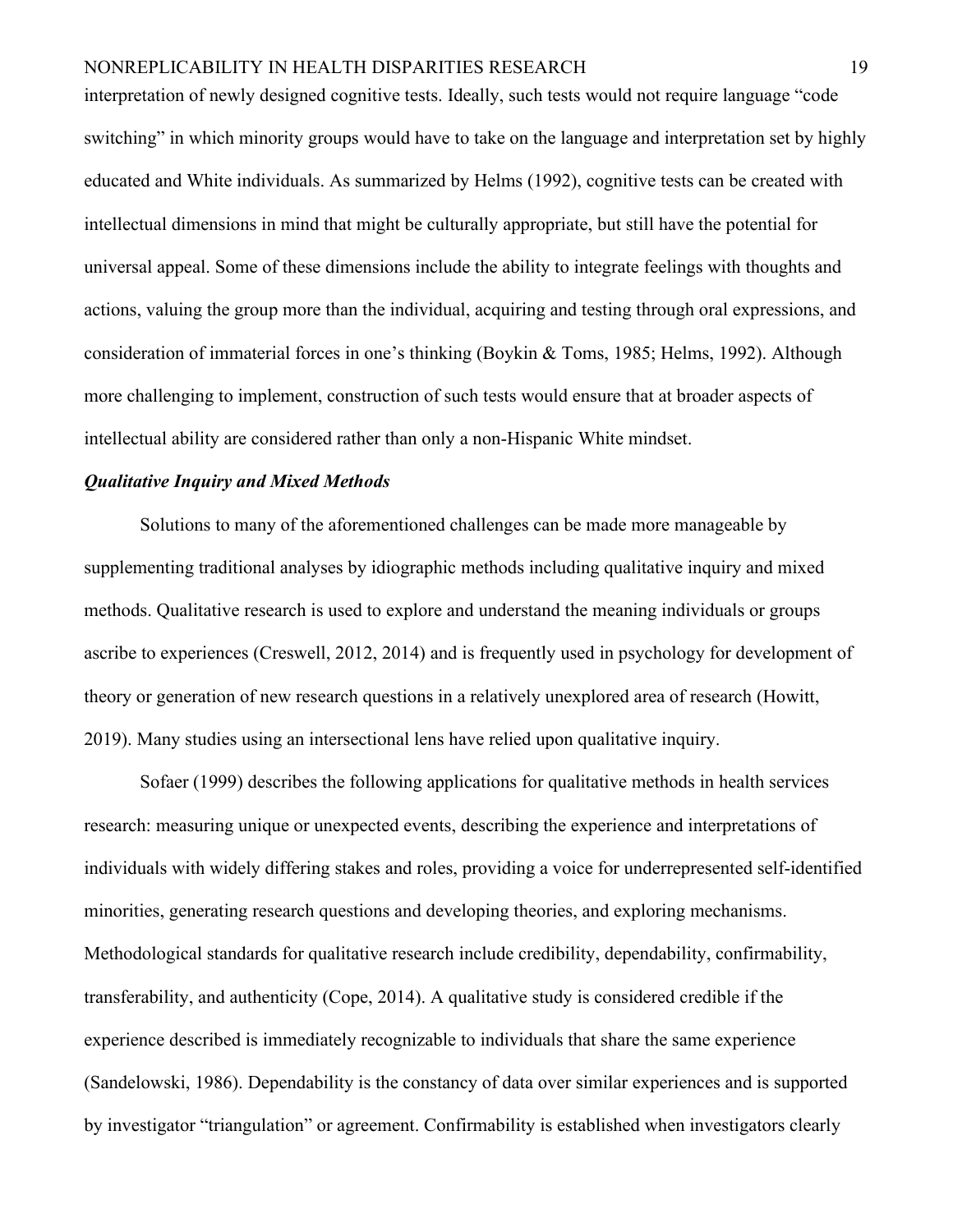describe how conclusions and interpretations are established, showing how findings were derived directly from the data. Confirmability is frequently supported by extensive use of quotations from participants. Transferability indicates that findings can be applied to other settings or groups and have meaning and impact with individuals such as readers not involved in the study. Authenticity refers to whether the researcher expresses the feelings and emotions of participants in a faithful manner and also is supported by the frequent use of quotes.

The most commonly used qualitative approach in psychology is constructivist grounded theory (Charmaz & Henwood, 2017; Mills, Bonner, & Francis, 2006). The goal in this approach is to develop a theory based on accrued knowledge and qualitative inquiry investigating the lived experience of individuals in regard to specific phenomena (e.g., subjective age, attitudes, memory complaints, resilience). Such methods can be used to identify meaningful subgroups (thereby breaking apart monolithic groups), better understand the impact of intersecting identities, and can be used to help minimize biases in surveys or cognitive tests to match the language styles or competencies of the audience they intend to measure. For example, Windsong (2018) describes opportunities and challenges in using qualitative interview methods to describe and understand intersectionality of race and gender as related to neighborhood experiences and influences. Using similar methods to incorporate an intersectional lens including age/cohort to critical phenomena of aging may improve replicability. Rather than being unscientific or "soft", however, incorporation of such designs requires careful forethought and planning to obtain and analyze qualitative data with methodological rigor. Collecting such qualitative data alongside quantitative data also can be quite manageable with recommended sample sizes between five to 25 individuals or until no new theoretical insights are introduced (Creswell, 2014).

#### *Addressing monolithic groups and intersectionality: Novel applications of latent class analysis*

As described earlier, many studies treat ethnoracial groups as a monolithic and homogenous. However, scientists are beginning to realize that ethnoracial group and other intersecting factors (e.g.,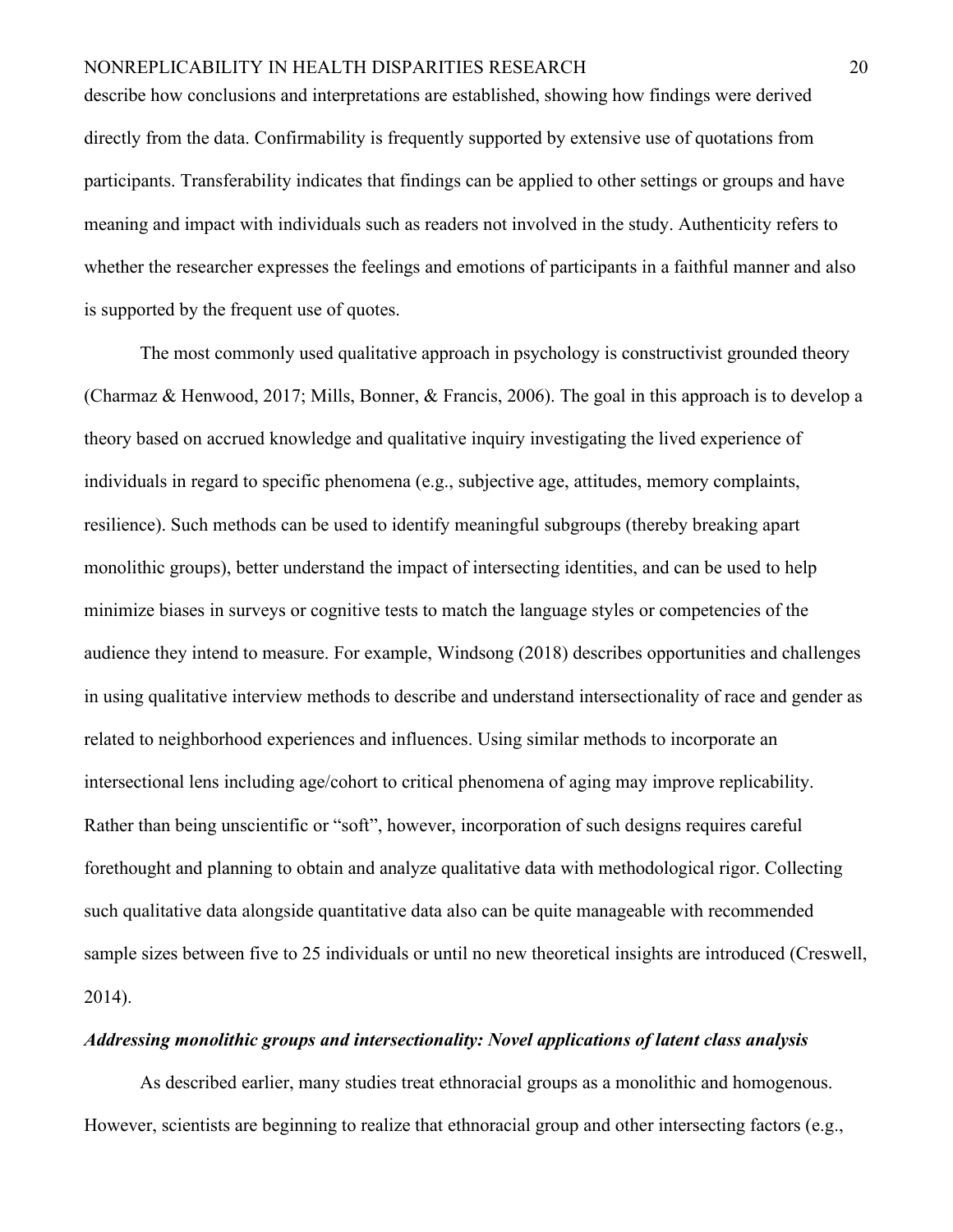SES) are not simply "additive" effects. But for many individuals, such intersections are tied to one's identity and should not be statistically teased apart as done in regression models. However, we also acknowledge that it would be a gross generalization to conclude that some factors are so highly correlated that they cannot be separated at all (e.g., minority status and low SES). Researchers have argued that such variable-centered analyses obscure diversity, offer over-generalized conclusions, and speak more to the variables themselves than to the people that the analyses are intended to investigate (Bogat et al., 2005; Scotto Rosato & Baer, 2012).

What, then, are we to do when several intersecting factors are highly correlated with one another and yet we do not want to group people together into large homogenous groups? Whereas most aging research has relied on variable-centered methods (e.g., analysis of variance or regression), a valuable approach to investigating ethnoracial and intersecting identities is a person-centered approach. Personcentered methods can reveal subsamples based on varying distributions of inputted characteristics. One such method that is growing in popularity within the field of psychology is latent class analysis (LCA). For details on the mathematics underlying this method, we refer readers to Eid et al. (2003) and Berlin et al. (2014). LCA is a data-driven technique that identifies clusters of participants that share a common set of dichotomous or Likert-scale data. For example, a study from the UK created clusters based on SES, occupation, ethnoracial group, and immigration status (Goodwin et al., 2017). They found separate clusters for White British that either encompassed professionals who were homeowners (class 1) or "economically inactive" (i.e., unemployed, temporarily sick, retired, etc.) people that were renters (class 2). They also found separate clusters that consisted of Black Africans who were either students with high income backgrounds (class 3) or professionals with high income that migrated to the UK (class 6). Yet another class consisted of Black Caribbeans who were nonmigrant skilled workers (class 4). When comparing the clusters on mental health, the "economically inactive" Whites and Black African students were both at higher odds of reporting a common mental disorder (e.g., depression, anxiety, cognitive problems, somatic symptoms, etc.) than the White professionals. Note that other Black groups (Black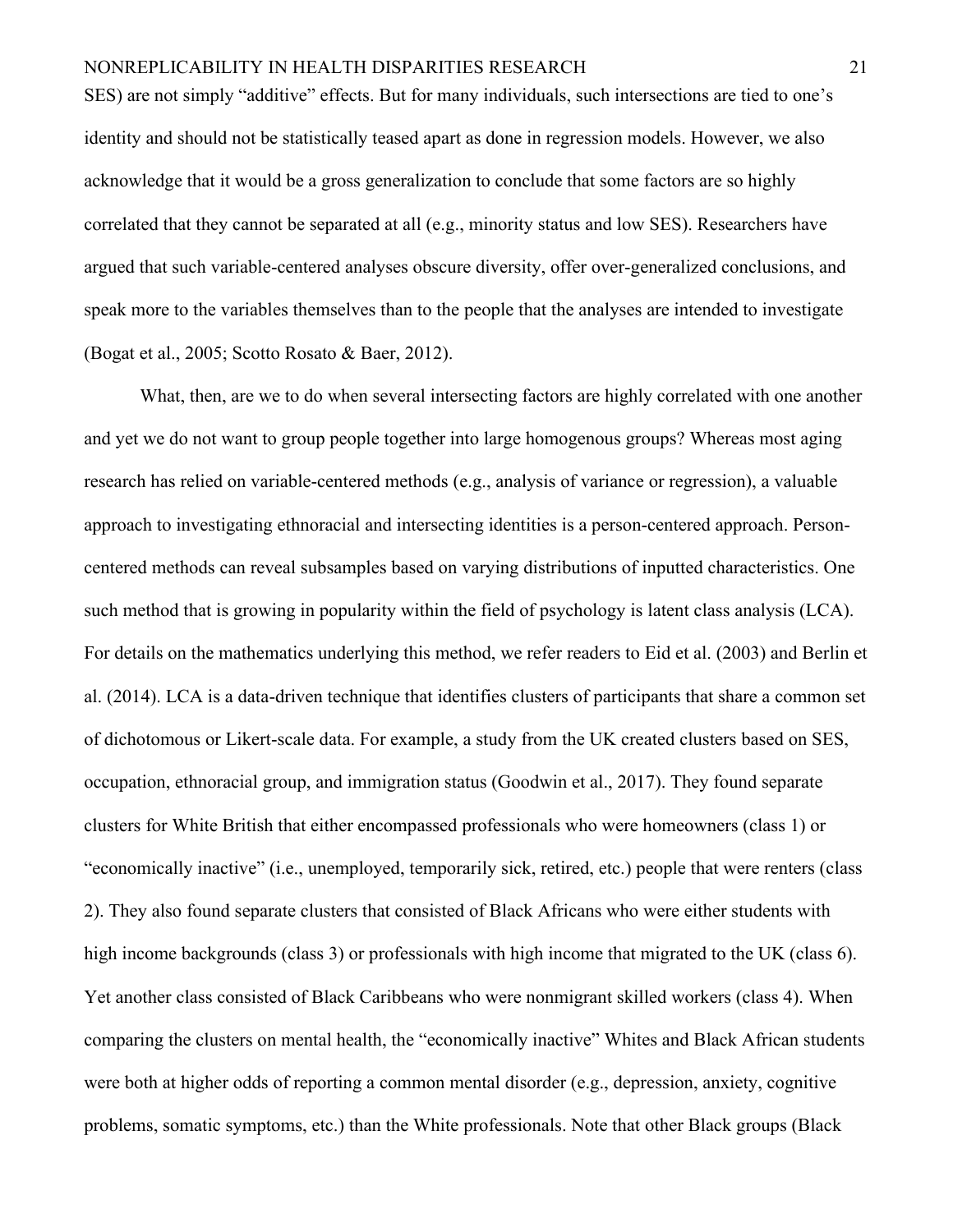African professionals and Black Caribbean nonmigrant skilled workers) did not differ in mental health from the White professionals, highlighting the importance of identifying group heterogeneity. As shown above, the characteristics entered into an LCA could include the aforementioned "intersecting" factors (e.g., ethnoracial group, SES, rurality, sexual orientation).

The family of LCA includes Latent Profile Analyses, which can be applied when the characteristics are continuous rather than dichotomous. For example, Bogner et al. (2009) found that older adults' cognition and mental health could be separated into three clusters that were not evenly distributed in the community: 1) nondepressed with average to high cognition (62% of the sample), 2) depressed with average cognition (26%), and 3) depressed with lower cognition (12%). They further tested whether the groups differed in risk for Alzheimer's disease by comparing the frequency of having the APOE ɛ4 allele in each group but found no group differences. This method could be applied to investigate clusters of individuals that vary on proposed mediating factors of social determinants of health. Note that although many clusters might be identified, each cluster can incorporate complex interactions without reducing the degrees of freedom that a model with 3-way or 4-way interactions might require, thereby preserving power.

Despite these strengths, some limitations exist when this class of methods. First, clusters can be hard to interpret. As mentioned earlier, the clusters can implicitly comprise complex interactions among the variables. For example, data from the Einstein Aging Study (Zammit et al., 2018) was used recently to combine cognitive measures and demographic variables (age, sex, education) into a latent class model yielding 9 different clusters! As with other data-driven techniques like exploratory factor analysis, simplified labels are often used to encompass the cluster, but with some difficulties. In the Einstein Aging Study, the labels became less and less descriptive and did not map neatly onto ethnoracial categories. For example, Black people were the majority group in two different clusters: a) poor executive and poor working memory and b) poor processing speed and executive function. These two clusters differed in age and proportion who also had a stroke, highlighting the heterogeneity among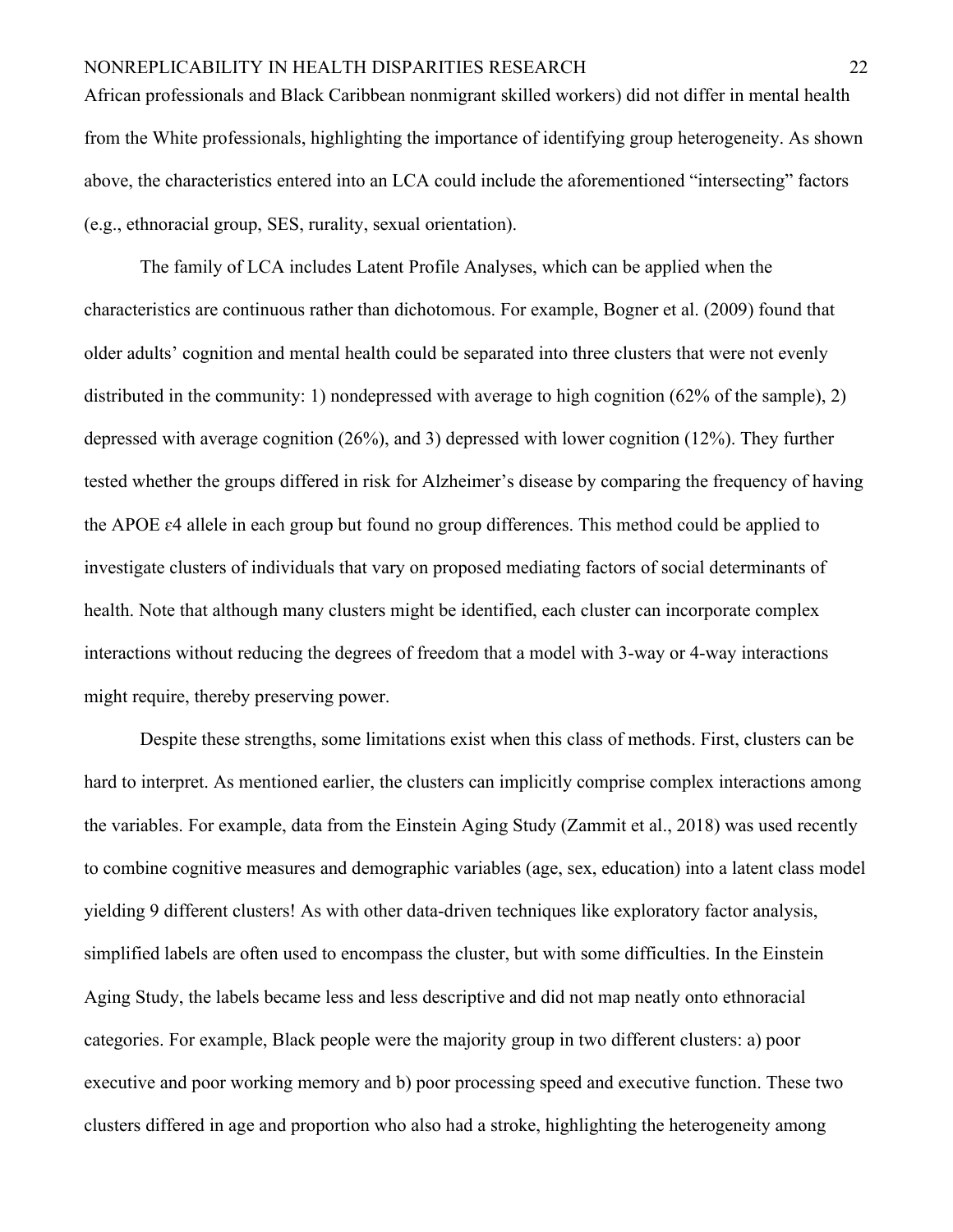different Black groups. Although useful, this potential complexity of interpretation requires that researchers think carefully beforehand about which factors make most sense to include and even predict potential outcomes. Such decisions might be based on theoretical principles, themes (e.g., demographic characteristics), or the inclusion of factors that make reasonable sense if formal interactions would normally be tested (ethnoracial group and class). Second, relatively large sample sizes ranging from at least 300-500 participants are recommended so that reliable clusters can be identified and no group has too few participants (Dziak et al., 2014). Third, because this approach is data driven, the clusters may not be replicable in separate samples. Thus, replicating cluster types in separate and independent samples is important to mitigate this concern.

# *Enhancing generalizability: Lessons from machine learning*

Different approaches to solving statistical problems can pave the way for innovations across fields. The field of aging might benefit from common methods applied in machine learning, which has become quite popular in the neurosciences over the last decade (Kriegeskorte, & Douglas, 2018). Machine learning is a category of different statistical tools that often are able to integrate large amounts of data in nonlinear manners to solve complex problems. Although implementation of machine learning algorithms in ethnically diverse older adults might provide novel insights into the social determinants of health that lead to disparities in older adults, we introduce the method here to borrow standards from the technique, not to suggest use of the technique per se.

Like in the neurosciences, most experimental studies of aging consist of modest sample sizes, which threatens generalizability. Studies investigating differences in ethnoracial groups are even more problematic because of the aforementioned nuances of intersecting identities. Even large observational studies that have majority non-Hispanic White samples will be biased by uneven sample sizes of the minority ethnoracial groups, which could carry the main effects. Some of the popular machine learning techniques like support vector machine require one sample of individuals to form a statistical model (as one would implement in a regression or analysis of variance) and a second, independent sample to test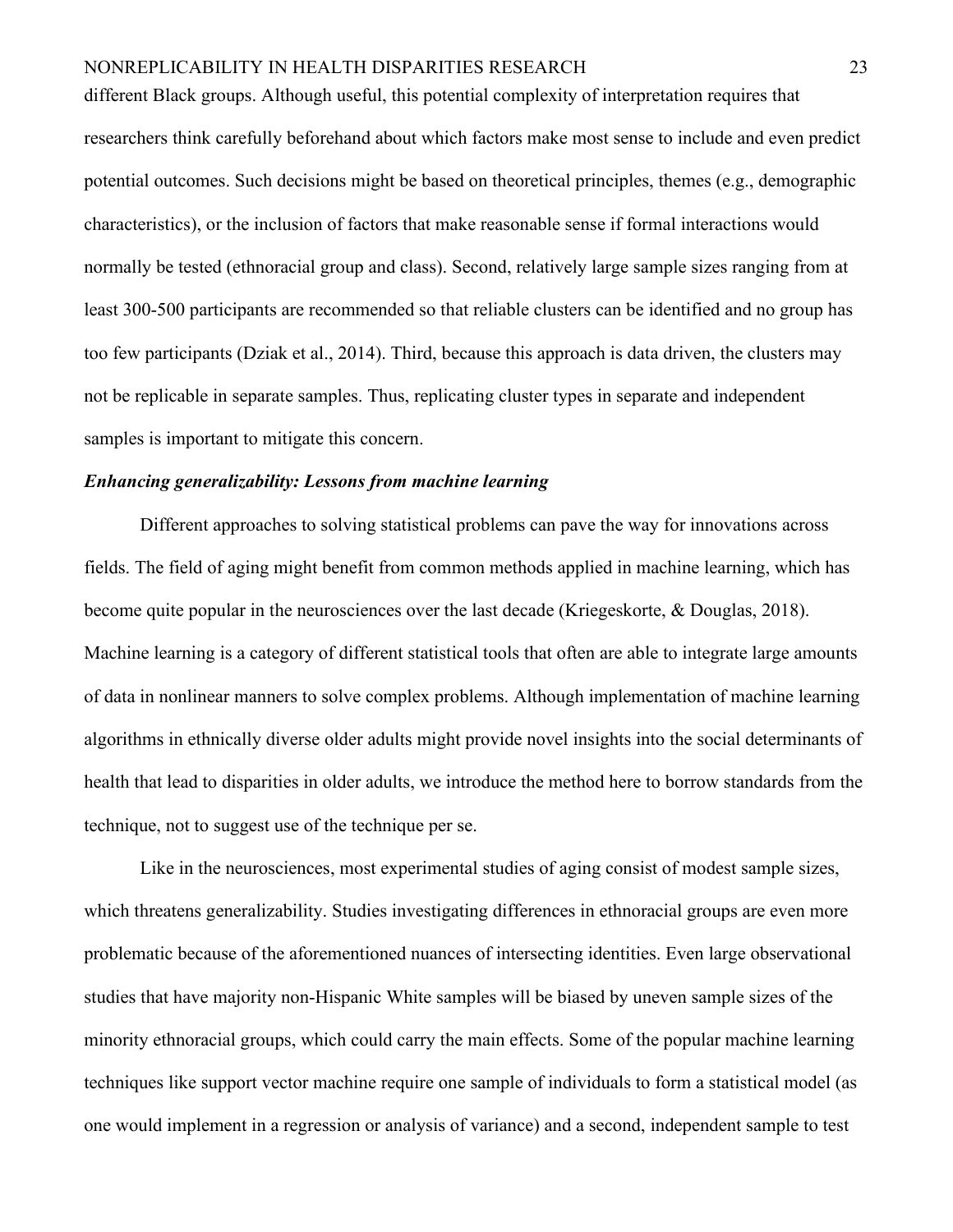the generalizability of the model. As one might expect, a model that fits quite well in the original sample or explains a large amount of variance in the dependent variable often does not fit as well in an independent sample (e.g., Rieck et al., 2015). While this general notion is similar to testing group invariance in SEM, the manner in which machine learning implements this idea is quite different. Such a formal test is important because an independent sample that fails to perform better than chance is equivalent to a replication failure across studies. Such a finding might indicate a bias in the original sample or measures, or could indicate a large degree of heterogeneity across people such that one sample is simply not generalizable to another (Yip, 2018). If such poor generalization occurs within a single study, the authors can search for and test the origins of such biases or heterogeneity in the samples.

Testing the generalizability of a finding is common practice in the field of machine learning even if the sample is not large enough to evenly split the sample in two, which is a large barrier in other methods such as in SEM. Machine learning uses a leave-one-out-validation approach in which a statistical model is tested on a large proportion of the data (typically 75%-80%) but can also be tested on all but one of the participants in the sample. Then, the same parameters from the original statistical model are applied to predict the outcome measure in the left-out participant or group as in jackknifing (Thompson, 1989). The left-out data then serves as a completely independent test of generalizability. The predicted outcome can be compared to the actual data to derive model fit indices as one usually might implement in a standard regression model. Next, a new statistical model is created by rotating each participant/group through and leaving out a different participant/group. Thus, this leave-one-outvalidation approach results in many assessments of the model parameters (e.g., beta-coefficients) that can serve as a measure of variability of generalizability and tested against a hypothesized effect size or simply to zero. In a study investigating how the neural correlates of face processing is impacted by Alzheimer's disease pathology (Rieck et al., 2015), the statistical model using the whole sample had a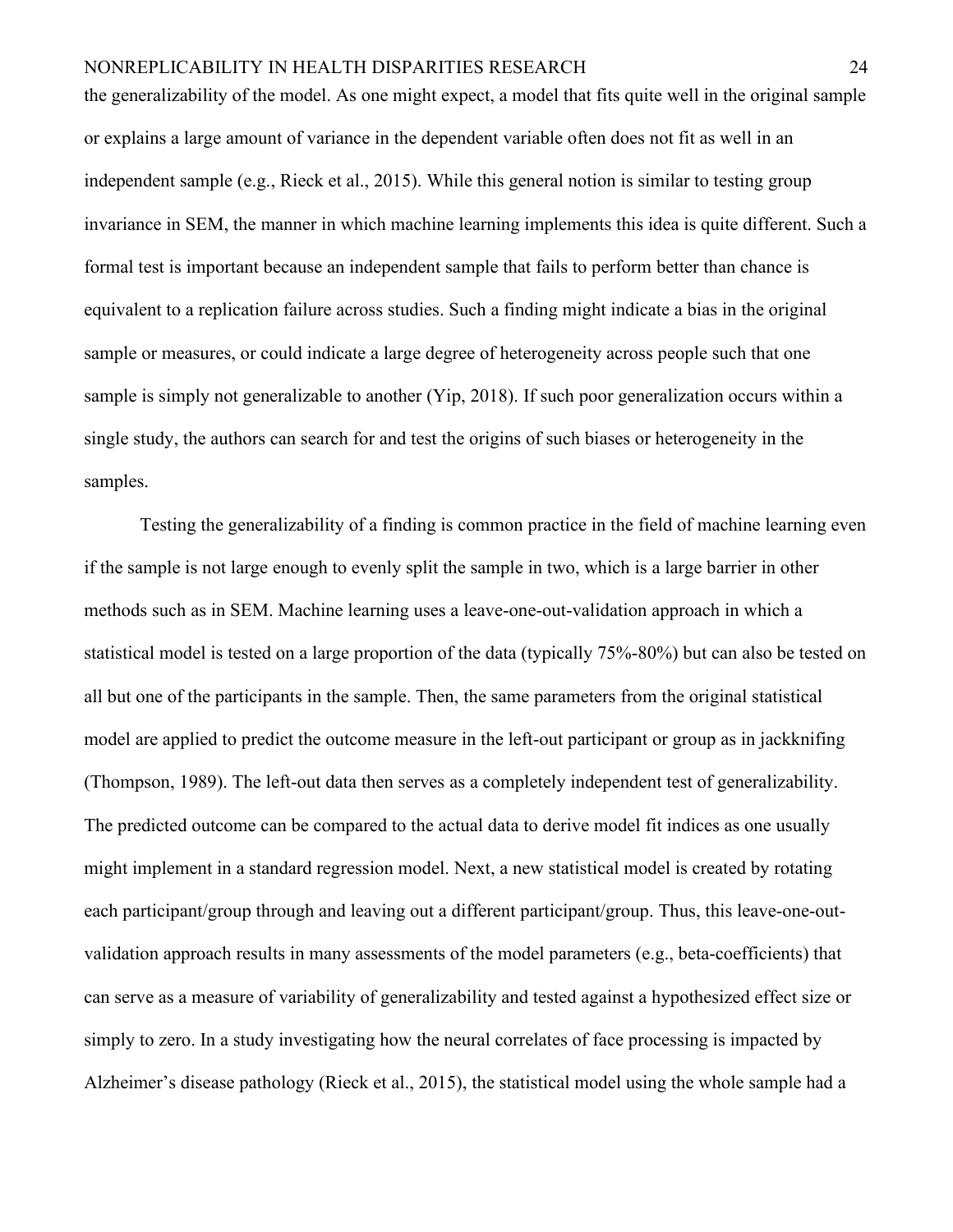prediction accuracy of 64.5%, but when the independent validation procedure was used, the accuracy fell to 48.4% (chance being 34.2%).

In the context of health disparities, this leave-one-out-validation technique also can test model generalizability to different ethnoracial groups. Most studies in cognitive aging (and likely many other fields on aging) have samples that are biased toward non-Hispanic Whites. One can easily test the extent that the model parameters estimated in non-Hispanic Whites generalize to other ethnoracial groups by applying the same model parameters to the independent group. Of course, such models assume that the measurements of episodic memory, education, and other covariates are treated at face value (i.e., are measurement invariant).

# **Conclusion**

We focused on three main issues that increase the risk of nonreplicability of aging research from the lens of ethnoracial health disparities: treating ethnoracial groups as monolithic and homogenous, not considering intersecting identities, and biases of research materials. Importantly, some of our examples to support these ideas were not in older adult samples largely because these issues have not been sufficiently investigated in the context of aging. While we provided many examples in the field of cognitive aging research, all of these issues are as important (or even more important) in other fields in which one's identity or intersection of identities may play a more central role. Nevertheless, we have provided a glimpse of how many social determinants of health should be considered fundamental to aging research both in the construction of measures, the analyses conducted, and the interpretation of those measures. When we fail to recognize these issues, we are then approaching our research questions in a manner that will surely leave much of the scientific story untold or even introduce misleading conclusions. We currently have the opportunity to achieve both generalizable research outcomes and social justice by being more inclusive and culturally sensitive in our research choices. We are optimistic that such choices will have positive downstream consequences in aging research such as increasing trust in scientific research and the findings resulting from them. Such trust can, in turn, create an atmosphere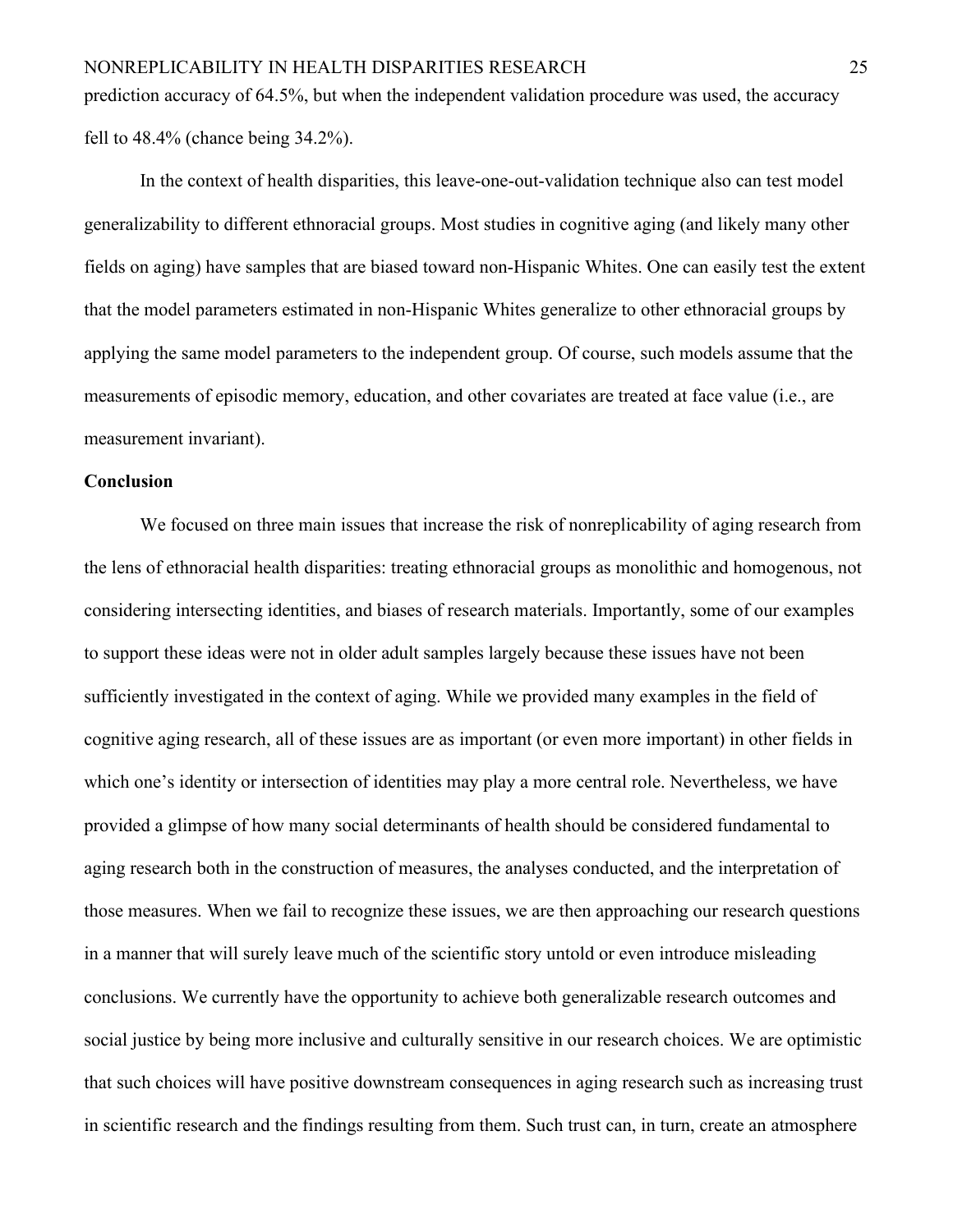of openness to participating in future research efforts. As researchers, we have all contributed to studies that have ignored these issues, but by recognizing them now and offering guidance on how to correct for them in future research, our hope is that we will all raise our standards of conducting research. By considering more flexible analytic tools and embracing research participants' individuality, we can increase the value of our research outcomes.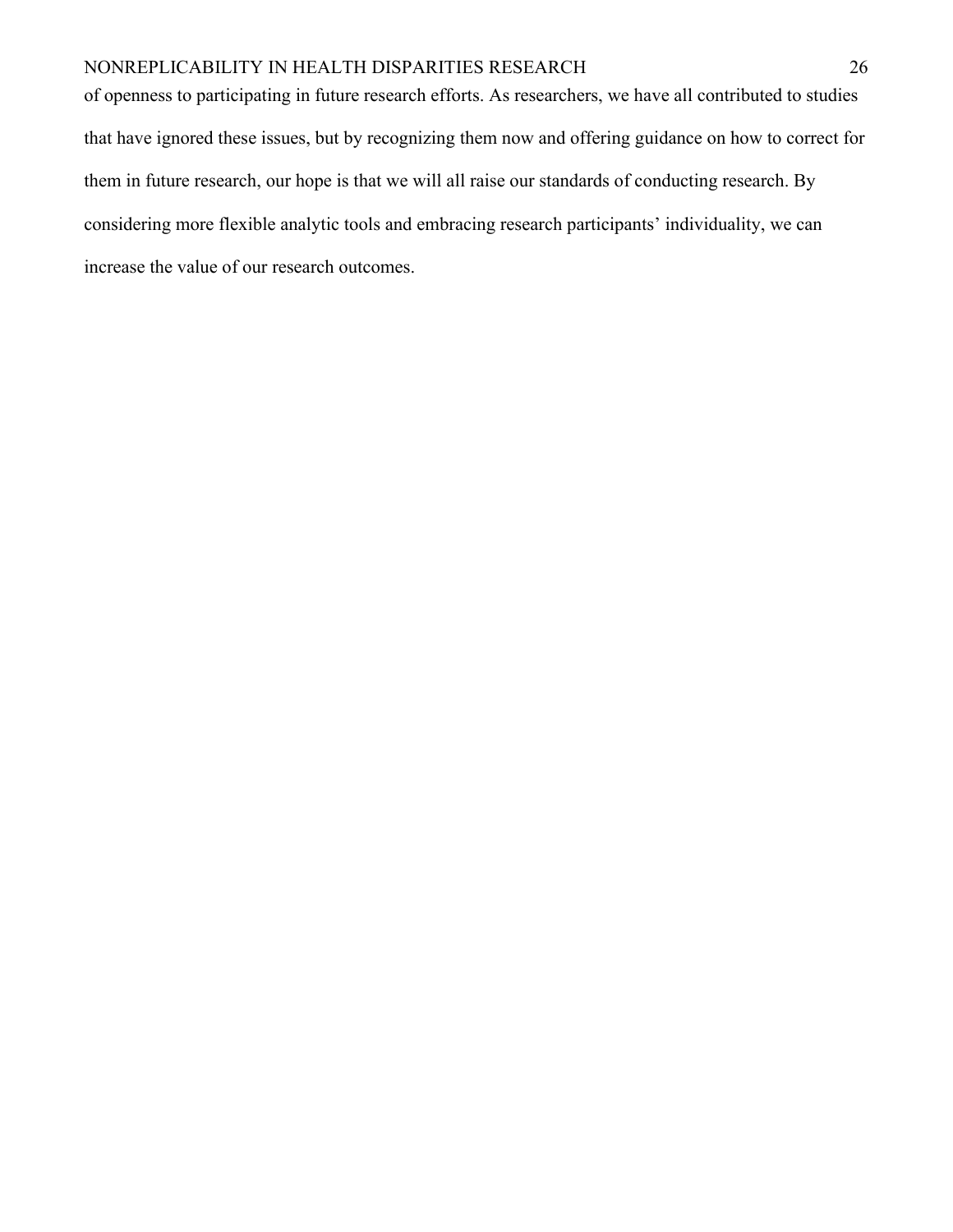- Aiken‐Morgan, A. T., Gamaldo, A. A., Wright, R. S., Allaire, J. C., & Whitfield, K. E. (2018). Stability and change in cognitive status classification of black older adults. *Journal of the American Geriatrics Society*, *66*(1), 179-183.
- Albertini, M., Mantovani, D., & Gasperoni, G. (2019). Intergenerational relations among immigrants in Europe: the role of ethnic differences, migration and acculturation. *Journal of Ethnic and Migration Studies, 45*, 1693-1706.
- Albuja, A. F., Sanchez, D. T., & Gaither, S. E. (2018). Fluid racial presentation: Perceptions of contextual "passing" among biracial people. *Journal of Experimental Social Psychology*, *77*, 132-142.
- Allen, J., & Walsh, J. A. (2000). A construct-based approach to equivalence: Methodologies for crosscultural/multicultural personality assessment research. Handbook of cross-cultural and multicultural personality assessment, 63-85.
- Assari, S., Dejman, M. & Neighbors, H.W. (2016). Ethnic Differences in Separate and Additive Effects of Anxiety and Depression on Self-rated Mental Health Among Blacks. *Journal of Racial and Ethnic Health Disparities 3*, 423–430 (2016).<https://doi.org/10.1007/s40615-015-0154-3>
- Avila, J. F., Rentería, M. A., Witkiewitz, K., Verney, S. P., Vonk, J. M., & Manly, J. J. (2019). Measurement invariance of neuropsychological measures of cognitive aging across race/ethnicity by sex/gender groups. *Neuropsychology, 34*(1), 3-14.
- Baltes, P. B. (1997). On the incomplete architecture of human ontogeny: Selection, optimization, and compensation as foundation of developmental theory. *American psychologist*, *52*(4), 366.
- Barnes, L. L., Lewis, T. T., Begeny, C. T., Yu, L., Bennett, D. A., & Wilson, R. S. (2012). Perceived discrimination and cognition in older African Americans. *Journal of the International Neuropsychological Society: JINS, 18*(5), 856-865.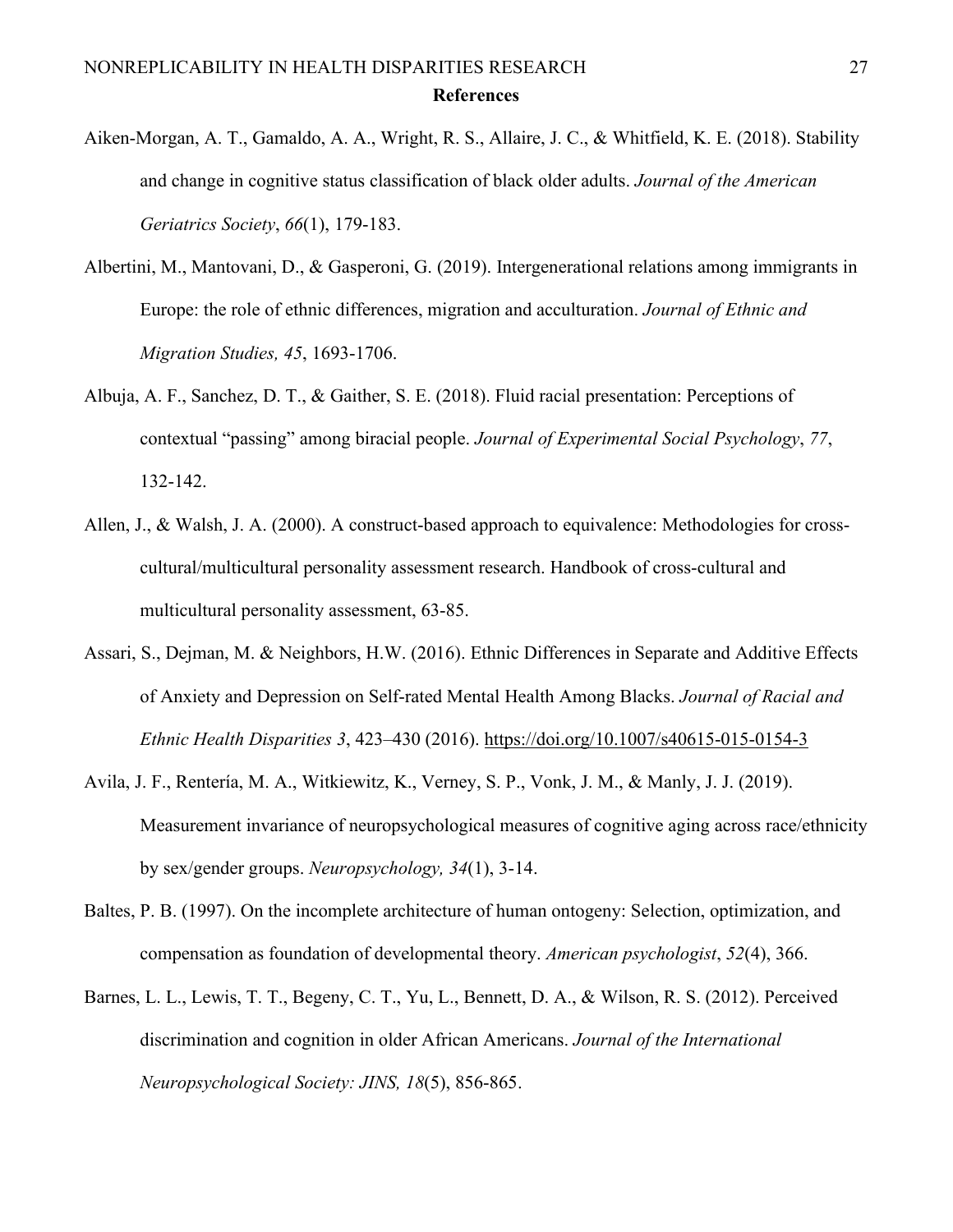- Barnes, L. L., Yumoto, F., Capuano, A., Wilson, R. S., Bennett, D. A., & Tractenberg, R. E. (2016). Examination of the factor structure of a global cognitive function battery across race and time. *Journal of the International Neuropsychological Society, 22*(1), 66-75.
- Bauer, G. R. (2014). Incorporating intersectionality theory into population health research methodology: Challenges and the potential to advance health equity. *Social Science & Medicine*, *110*, 10–17[.](https://doi.org/10.1016/j.socscimed.2014.03.022) [http://dx.doi.org/10.1016/j.socscimed.2014.03.022](https://doi.org/10.1016/j.socscimed.2014.03.022)
- Baykara-Krumme, H., & Platt, L. (2018). Life satisfaction of migrants, stayers and returnees: Reaping the fruits of migration in old age?. *Ageing & Society*, *38*(4), 721-745.
- Beatie, B. E., Mackenzie, C. S., & Chou, K. L. (2015). Prevalence of psychiatric and medical comorbidities in HIV-positive middle-aged and older adults: findings from a nationally representative survey. *Journal of Therapy and Management of HIV Infection, 3*(1), 7-16.
- Beatty Moody, D. L., Taylor, A. D., Leibel, D. K., Al-Najjar, E., Katzel, L. I., Davatzikos, C., . . . Erus, G. (2019). Lifetime discrimination burden, racial discrimination, and subclinical cerebrovascular disease among African Americans. *Health Psychology, 38*(1), 63-74.
- Berlin, K. S., Williams, N. A., & Parra, G. R. (2014). An introduction to latent variable mixture modeling (part 1): Overview and cross-sectional latent class and latent profile analyses. *Journal of pediatric psychology*, *39*(2), 174-187.
- Bernstein, K. S., Park, S., Shin, J., Cho, S., & Park, Y. (2011). Acculturation, discrimination and depressive symptoms among Korean immigrants in New York City. *Community Mental Health Journal, 47*(1), 24-34.
- Berry, J. W. (2003). *Conceptual approaches to acculturation.* In K. M. Chun, P. Balls Organista, & G. Marín (Eds.), *Acculturation: Advances in theory, measurement, and applied research* (p. 17–37). American Psychological Association.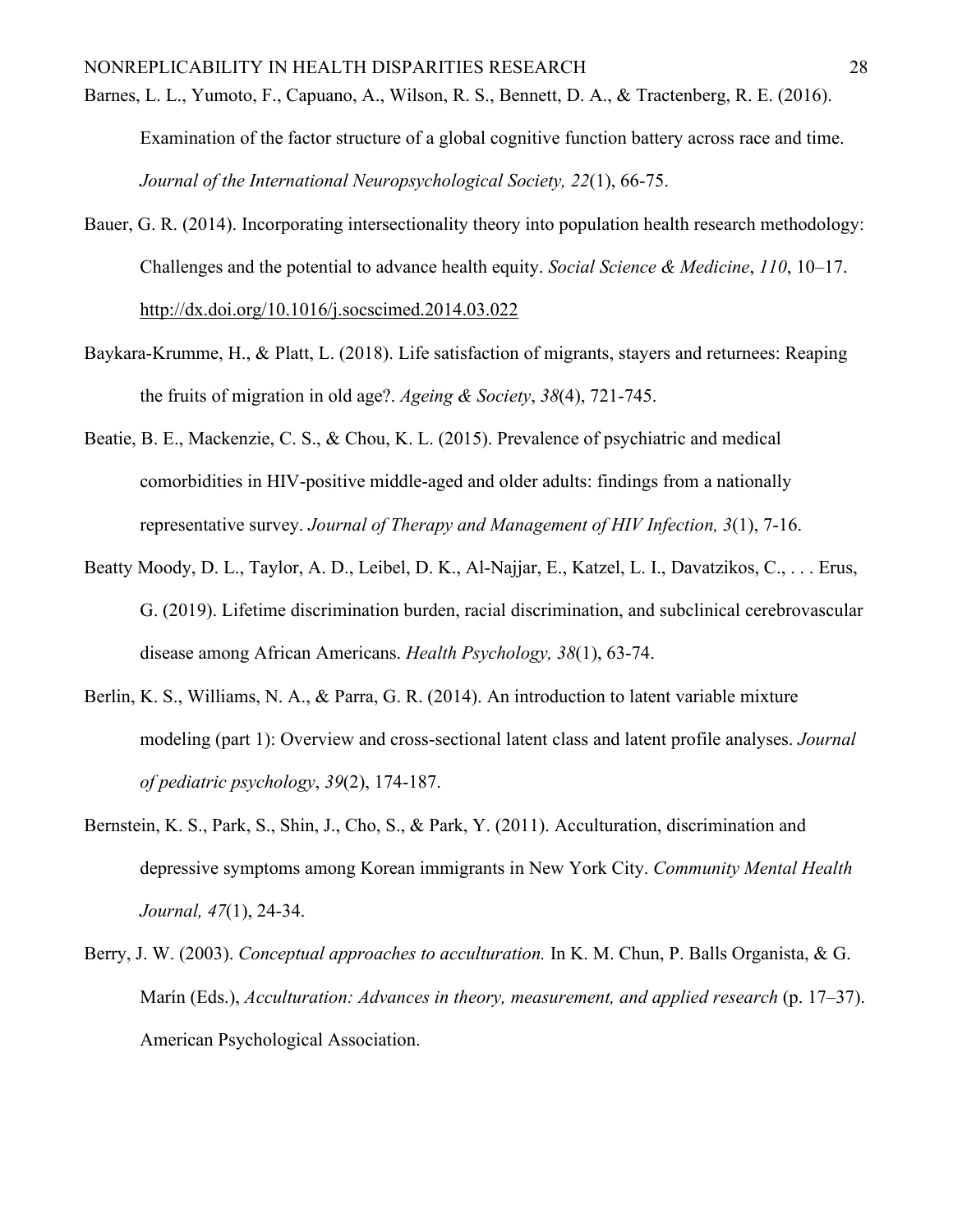- Berlin, K. S., Williams, N. A., & Parra, G. R. (2014). An introduction to latent variable mixture modeling (part 1): Overview and cross-sectional latent class and latent profile analyses. *Journal of pediatric psychology*, *39*(2), 174-187.
- Bertola, L., Benseñor, I. M., Barreto, S. M., Moreno, A. B., Griep, R. H., Viana, M. C., ... & Suemoto, C. K. (2019). Measurement invariance of neuropsychological tests across different sociodemographic backgrounds in the Brazilian Longitudinal Study of Adult Health (ELSA-Brasil). *Neuropsychology, 34*(2), 227-234.
- Betancourt, J. R., Green, A. R., Carrillo, J. E., & Owusu Ananeh-Firempong, I. I. (2003). Defining cultural competence: A practical framework for addressing racial/ethnic disparities in health and health care. *Public health reports, 118*, 293-302.
- Binette, A. P., Vachon-Presseau, É., Morris, J., Bateman, R., Benzinger, T., Collins, D. L., ... & PREVENT-AD Research Group. (2020). Amyloid and tau pathology associations with personality traits, neuropsychiatric symptoms and cognitive lifestyle in the preclinical phases of sporadic and autosomal dominant Alzheimer's disease. *Biological psychiatry*.
- Bogat G. A., Levendosky A .A., von Eye A.. The future of research on intimate partner violence: Person-oriented and variable-oriented perspectives, American Journal of Community Psychology, 2005, vol. 36 1/2(pg. 49-70)
- Bogner, H. R., Richie, M. B., de Vries, H. F., & Morales, K. H. (2009). Depression, cognition, apolipoprotein e genotype: Latent class approach to identifying subtype. *The American Journal of Geriatric Psychiatry*, *17*(4), 344-352.
- Bowleg, L. (2012). The problem with the phrase *women and minorities:* Intersectionality—an important theoretical framework for public health. *American Journal of Public Health*, *102*, 1267–1273[.](https://doi.org/10.2105/AJPH.2012.300750) [http://dx.doi.org/10.2105/AJPH.2012.300750](https://doi.org/10.2105/AJPH.2012.300750)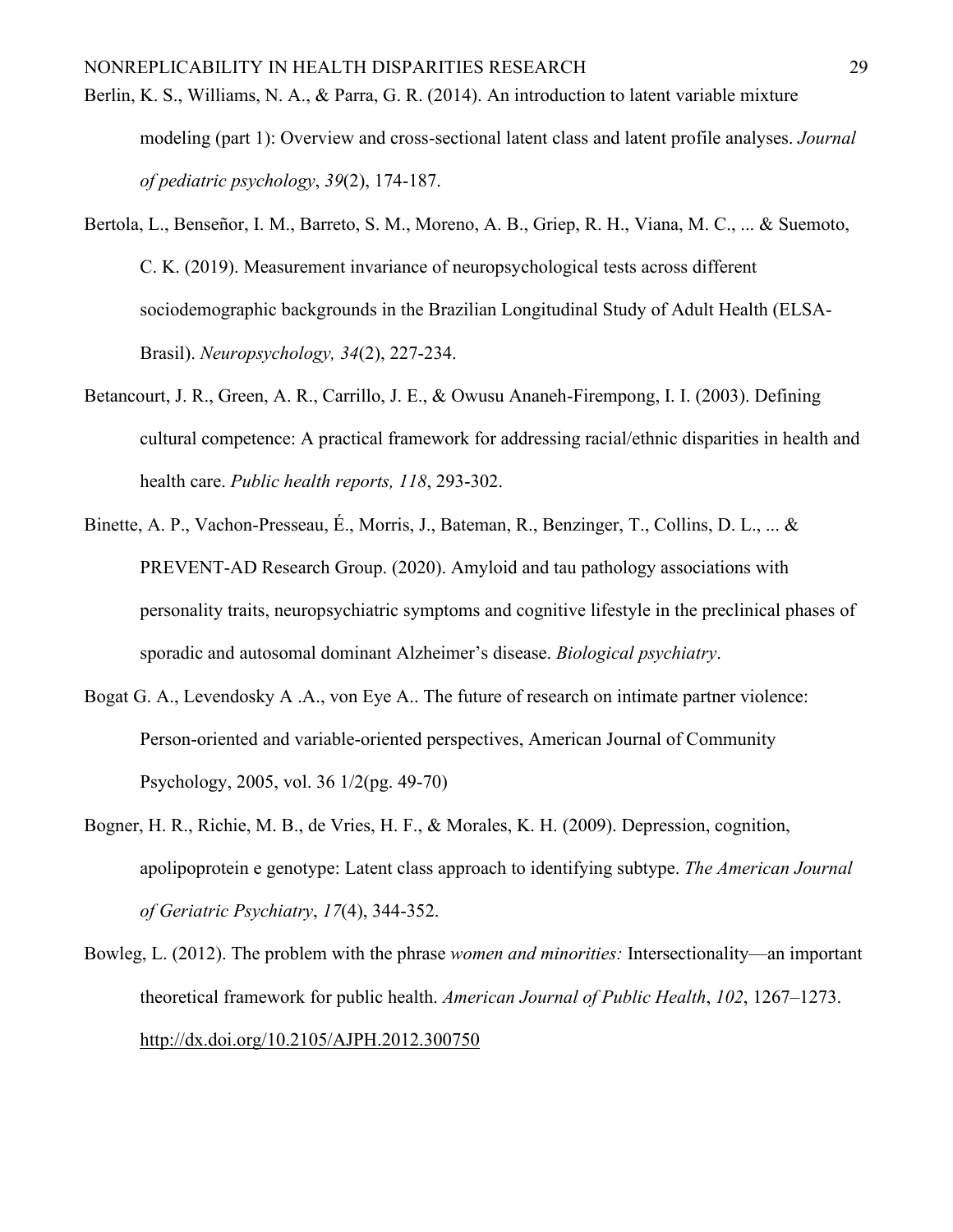Boykin, A. W., & Toms, F. D. (1985). *Black child socialization: A conceptual framework.* In H. P.

McAdoo & J. L. McAdoo (Eds.), *Sage focus editions, Vol. 72. Black children: Social, educational, and parental environments* (p. 33–51). Sage Publications, Inc.

- Brandon, D. T., Isaac, L. A., & LaVeist, T. A. (2005). The legacy of Tuskegee and trust in medical care: is Tuskegee responsible for race differences in mistrust of medical care?. *Journal of the National Medical Association, 97*(7), 951-956.
- Brown, M. C., & Davis, J. E. (2001). The historically Black college as social contract, social capital, and social equalizer. *Peabody journal of Education*, *76*(1), 31-49.
- Calvo, R., Carr, D. C., & Matz-Costa, C. (2019). Expanding the Happiness Paradox: Ethnoracial Disparities in Life Satisfaction Among Older Immigrants in the United States. *Journal of Aging and Health*, *31*(2), 231-255.
- Cameron, J. D., Gallagher, R., Pressler, S. J., McLennan, S. N., Ski, C. F., Tofler, G., & Thompson, D. R. (2016). Sensitivity and specificity of a five-minute cognitive screening test in patients with heart failure. *Journal of Cardiac Failure, 22*(2), 99-107.
- Cattell, R. B. (1940). A culture-free intelligence test. I. *Journal of Educational Psychology*, *31*(3), 161- 179.
- Carstensen, L. L. and Löckenhoff, C. E. (2003). Ageing, emotion, and evolution. *Annals of the New York Academy of Sciences, 1000*, 1, 152–179.
- Cary, L. A., & Chasteen, A. L. (2015). Age stereotypes and age stigma: Connections to research on subjective aging. *Annual review of gerontology and geriatrics*, *35*(1), 99-119.
- Charmaz, K., & Henwood, K. (2017). Grounded theory methods for qualitative psychology. *The SAGE handbook of qualitative research in psychology*, *2*, 238e256.
- Cheung, M. (1989). Elderly Chinese living in the united states: Assimilation or adjustment? *Social Work, 34*(5), 457-461.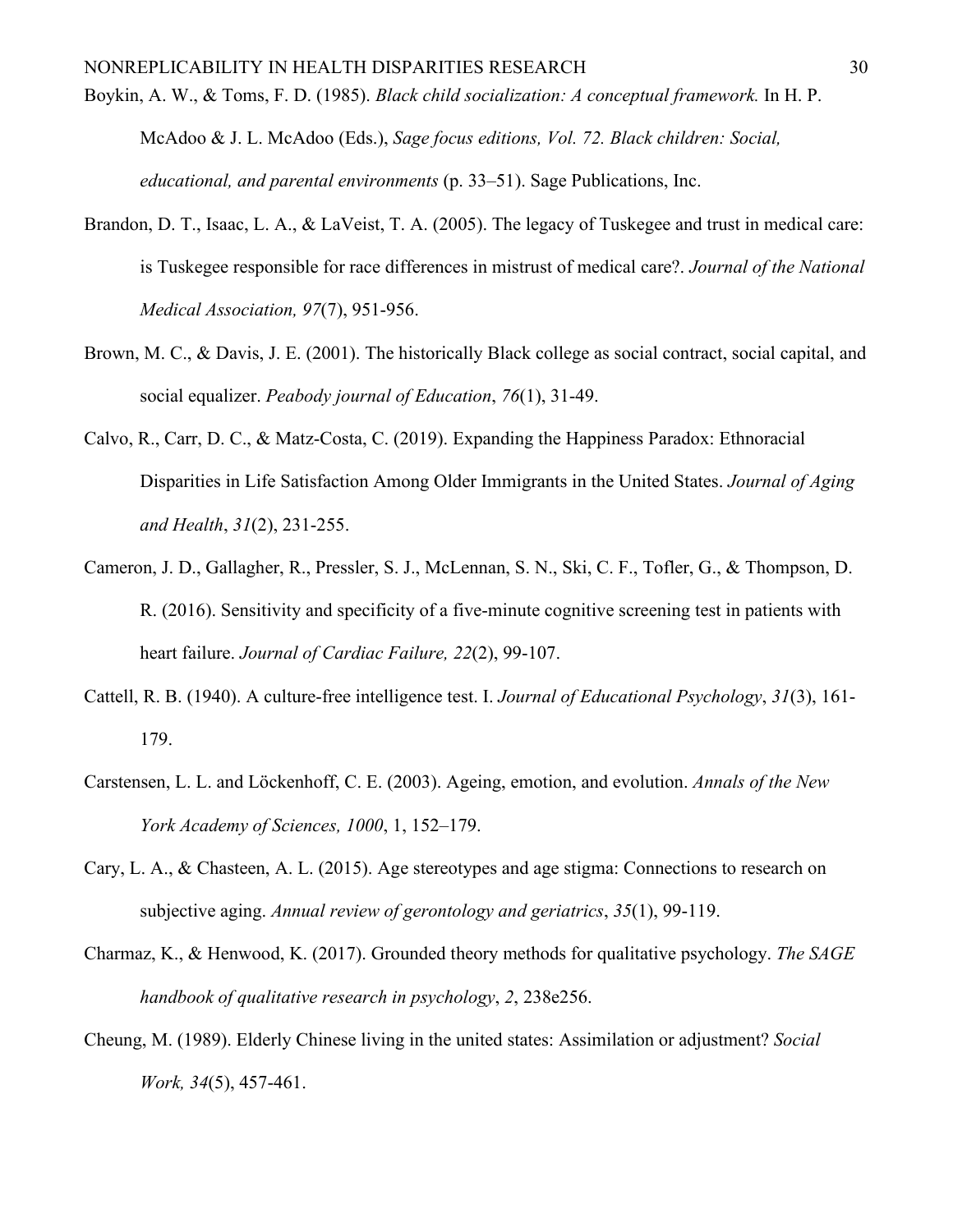- Choi, S. L., McDonough, I. M., Kim, M., & Kim, G. (2019). Estate planning among older Americans: The moderating role of race and ethnicity. *Financial Planning Review, 2*, e1058.
- Choi, S. L., McDonough, I. M., Kim, M., & Kim, G. (2020). The association between the number of chronic health conditions and advance care planning varies by race/ethnicity. *Aging & Mental Health, 24*, 453-463.
- Cody, S. L., & Vance, D. E. (2016). The neurobiology of HIV and its impact on cognitive reserve: A review of cognitive interventions for an aging population. *Neurobiology of Disease*, *92*, 144-156.
- Conron, K. J., Mimiaga, M. J., & Landers, S. J. (2010). A population-based study of sexual orientation identity and gender differences in adult health. *American Journal of Public Health*, *100*(10), 1953-1960.
- Contador, I., Del Ser, T., Llamas, S., Villarejo, A., Benito-León, J., & Bermejo-Pareja, F. (2017). Impact of literacy and years of education on the diagnosis of dementia: A population-based study. *Journal of Clinical and Experimental Neuropsychology, 39*(2), 112-119.
- Cope, D. G. (2014). Methods and meanings: credibility and trustworthiness of qualitative research. In *Oncology nursing forum, 41*(1), 89-91.
- Corbie-Smith, G., Thomas, S. B., & George, D. M. M. S. (2002). Distrust, race, and research. *Archives of Internal Medicine, 162*(21), 2458-2463.
- Creswell, J. W. (2012). Qualitative inquiry & research design: Choosing among five approaches (4th ed.). Thousand Oaks, CA: Sage.

Creswell, J. W. (2014). *A concise introduction to mixed methods research*. SAGE publications.

- Cresswell, J. W., & Plano Clark, V. L. (2011). Designing and conducting mixed method research. 2nd Sage. Thousand Oaks, CA, 201.
- Crowe, M., Clay, O. J., Martin, R. C., Howard, V. J., Wadley, V. G., Sawyer, P., & Allman, R. M. (2013). Indicators of childhood quality of education in relation to cognitive function in older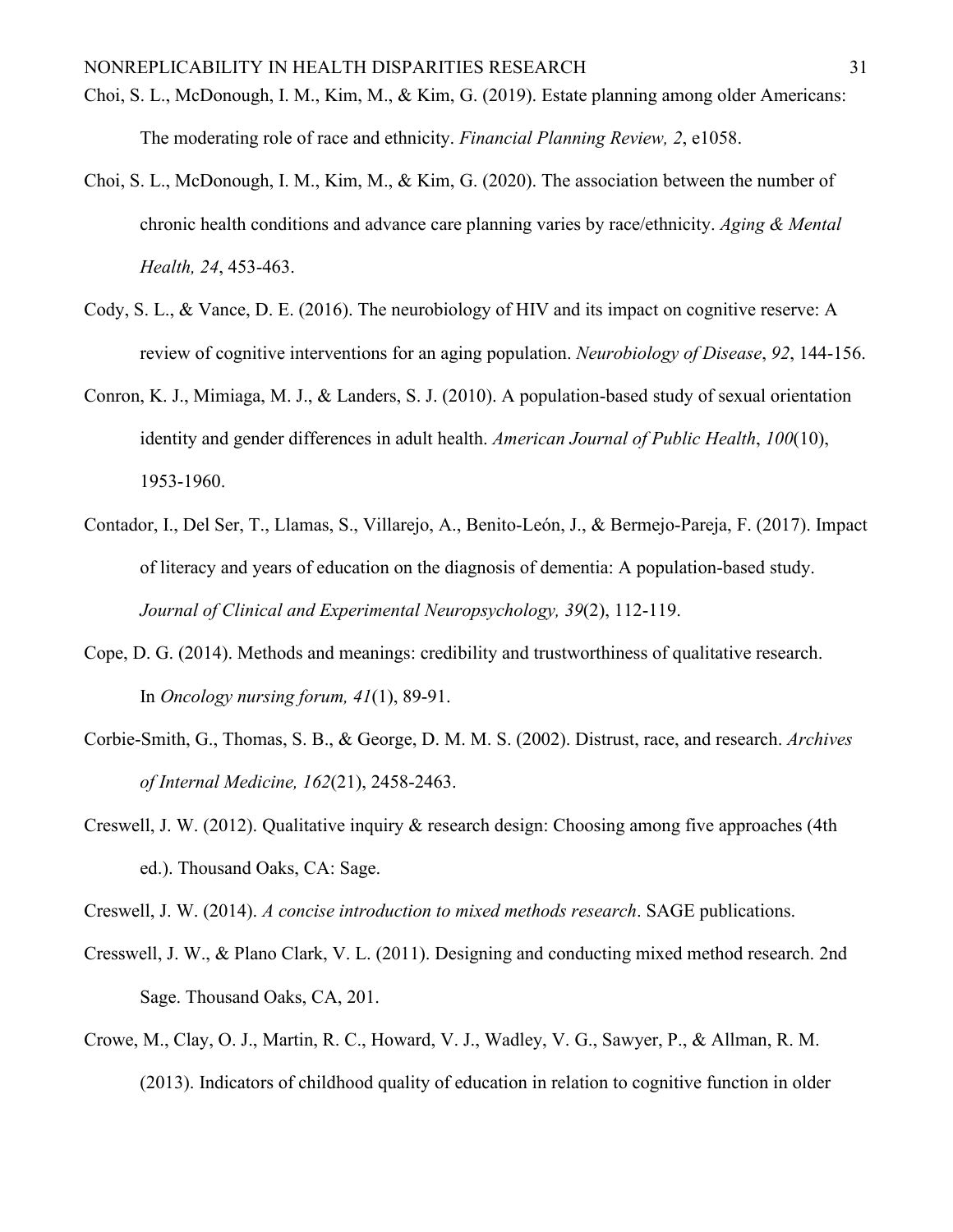- Davenport, L. D. (2016). The role of gender, class, and religion in biracial Americans' racial labeling decisions. American Sociological Review, 81, 57–84. http://dx.doi.org/ 10.1177/0003122415623286.
- Deckers, K., van Boxtel, M. P., Schiepers, O. J., de Vugt, M., Munoz Sanchez, J. L., Anstey, K. J., ... & Ritchie, K. (2015). Target risk factors for dementia prevention: a systematic review and Delphi consensus study on the evidence from observational studies. *International journal of geriatric psychiatry*, *30*(3), 234-246.
- Dilley, J. A., Simmons, K. W., Boysun, M. J., Pizacani, B. A., & Stark, M. J. (2010). Demonstrating the importance and feasibility of including sexual orientation in public health surveys: health disparities in the Pacific Northwest. *American Journal of Public Health*, *100*(3), 460-467.
- Dotson, V. M., & Duarte, A. (2020). The importance of diversity in cognitive neuroscience. *Annals of the New York Academy of Sciences*, *1464*(1), 181-191.
- Dziak, J. J., Lanza, S. T., & Tan, X. (2014). Effect size, statistical power, and sample size requirements for the bootstrap likelihood ratio test in latent class analysis. *Structural Equation Modeling*, *21*(4), 534–552. https://doi.org/10.1080/10705511.2014.919819
- Earnshaw, V. A., Rosenthal, L., Gilstad-Hayden, K., Carroll-Scott, A., Kershaw, T. S., Santilli, A., & Ickovics, J. R. (2018). Intersectional experiences of discrimination in a low-resource urban community: An exploratory latent class analysis. *Journal of Community & Applied Social Psychology*, *28*, 80–93. <http://dx.doi.org/10.1002/casp.2342>
- Eid, M., Langeheine, R., & Diener, E. (2003). Comparing typological structures across cultures by multigroup latent class analysis: A primer. *Journal of cross-cultural psychology*, *34*(2), 195-210.
- Elder, G. H., Jr. (1998). The life course as developmental theory. *Child Development*, *69*(1), 1–12[.](https://doi.org/10.1111/j.1467-8624.1998.tb06128.x) <http://dx.doi.org/10.1111/j.1467-8624.1998.tb06128.x>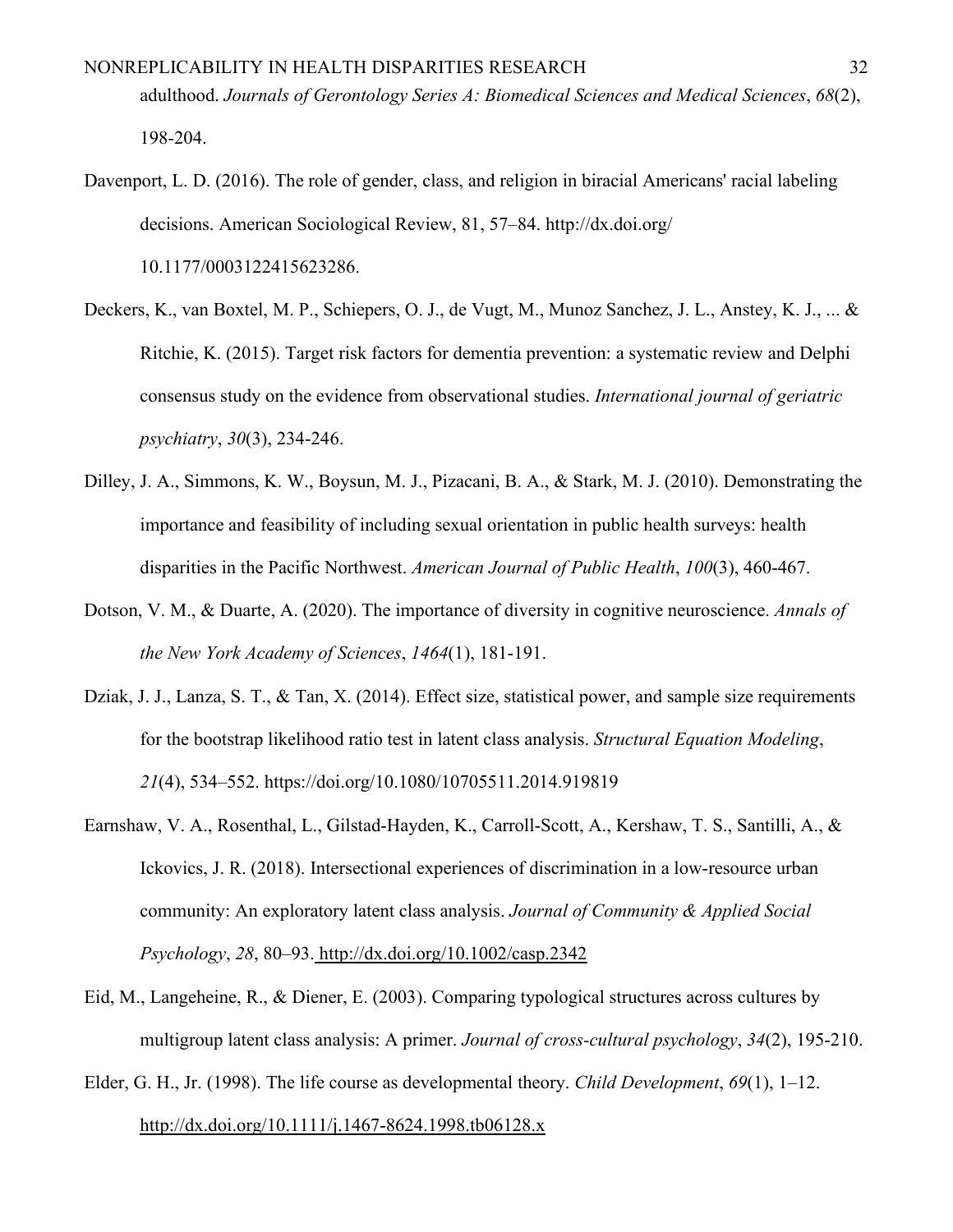- Emlet, C. A. (2016). Social, economic, and health disparities among LGBT older adults. *Generations, 40*(2), 16-22.
- Fredriksen-Goldsen, K. I., Cook-Daniels, L., Kim, H. J., Erosheva, E. A., Emlet, C. A., Hoy-Ellis, C. P., ... & Muraco, A. (2014). Physical and mental health of transgender older adults: An at-risk and underserved population. *The Gerontologist*, *54*(3), 488-500.
- Fredriksen-Goldsen, K. I., Kim, H. J., Barkan, S. E., Muraco, A., & Hoy-Ellis, C. P. (2013). Health disparities among lesbian, gay, and bisexual older adults: Results from a population-based study. *American journal of public health*, *103*(10), 1802-1809.
- Freedman, D., & Manly, J. J. (2018). Assessment of cognition in African American older adults. *APA handbook of dementia.* (pp. 107-123) American Psychological Association.
- Freimuth, V.S., Quinn, S.C., Thomas, S.B., Cole, G., Zook, E., & Duncan, T. (2001). African Americans' views on research and the Tuskegee Syphilis Study. *Social Science and Medicine, 52(5)*, 797-808.
- Fyffe, D. C., Mukherjee, S., Barnes, L. L., Manly, J. J., Bennett, D. A., & Crane, P. K. (2011). Explaining differences in episodic memory performance among older African Americans and whites: The roles of factors related to cognitive reserve and test bias. *Journal of the International Neuropsychological Society: JINS, 17*(4), 625.
- Gao, X., Sun, F., & Hodge, D. R. (2019). Elder mistreatment among Chinese American families: Do acculturation and traditionalism matter? *The Journals of Gerontology: Series B, 74*(3), 465-473.
- Garcia, M. A., Reyes, A. M., Downer, B., Saenz, J. L., Samper-Ternent, R. A., & Raji, M. (2017). Age of migration and the incidence of cognitive impairment: A cohort study of elder Mexican Americans. *Innovation in Aging, 1*(3), igx037.
- Glymour, M. M., & Manly, J. J. (2008). Lifecourse social conditions and racial and ethnic patterns of cognitive aging. *Neuropsychology review*, *18*(3), 223-254.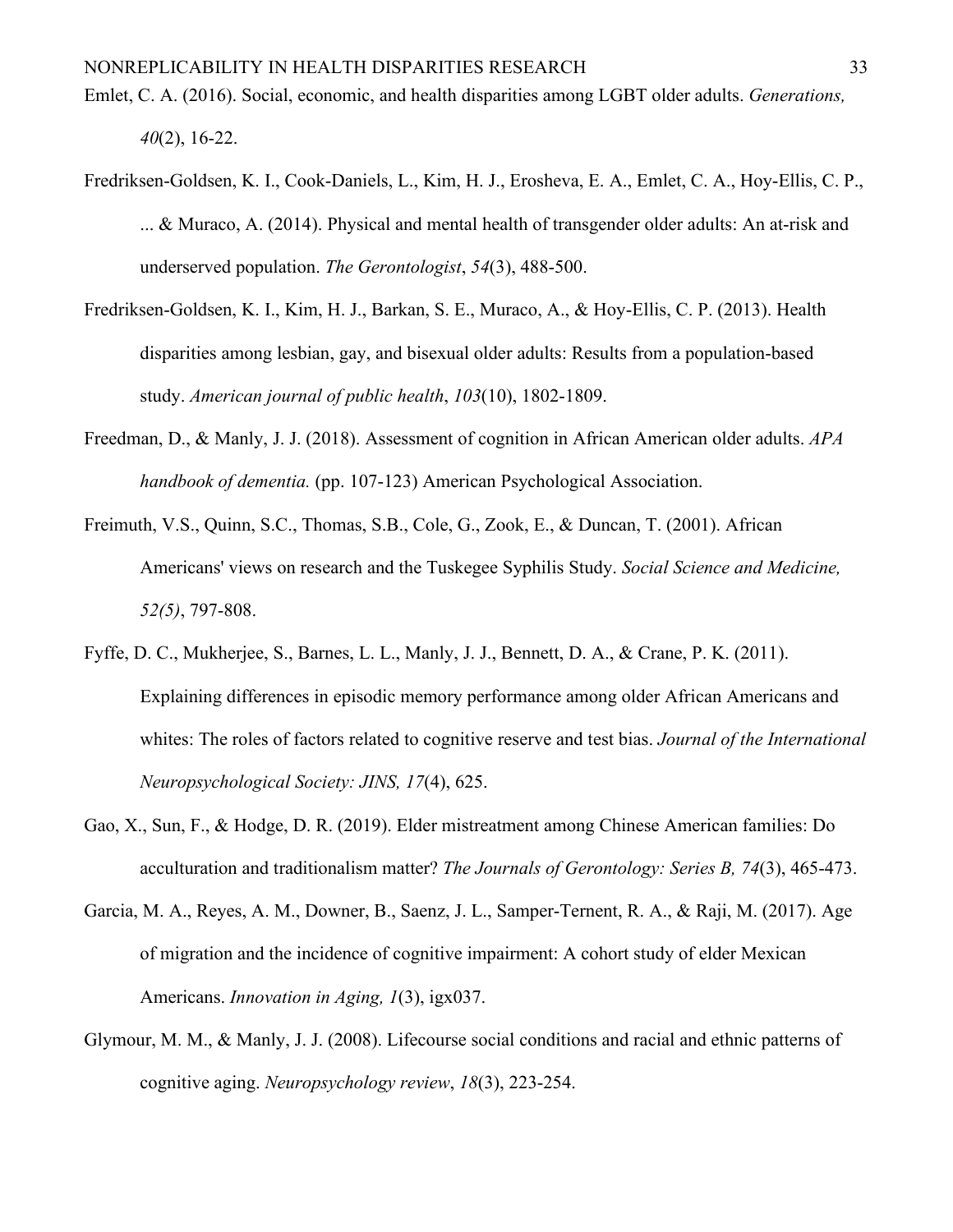- Goodwin, L., Gazard, B., Aschan, L., MacCrimmon, S., Hotopf, M., & Hatch, S. L. (2017). Taking an intersectional approach to define latent classes of socioeconomic status, ethnicity and migration status for psychiatric epidemiological research. *Epidemiology and Psychiatric Sciences*, *9*, 1-12.
- Helms, J. E. (1992). Why is there no study of cultural equivalence in standardized cognitive ability testing? *American Psychologist, 47*(9), 1083.
- Hill, C. V., Pérez-Stable, E. J., Anderson, N. A., & Bernard, M. A. (2015). The National Institute on Aging health disparities research framework. *Ethnicity & disease*, *25*(3), 245-254.
- Howitt, D. (2019). *Introduction to qualitative research methods in psychology: Putting theory into practice*. Pearson UK.
- Islam, N. S., Khan, S., Kwon, S., Jang, D., Ro, M., & Trinh-Shevrin, C. (2010). Methodological issues in the collection, analysis, and reporting of granular data in Asian American populations: historical challenges and potential solutions. *Journal of Health Care for the Poor and Underserved*, *21*(4), 1354–1381.<https://doi.org/10.1353/hpu.2010.0939>
- Jackson, J. S., Govia, I. O., & Sellers, S. L. (2010). Race and ethnic influences over the life-course. In R. H. Binstock & L. K. George (Eds.), *Handbook of aging and the social sciences* (7th ed., pp. 91- 103). New York, NY: Academic Press.
- James, C. V., Moonesinghe, R., Wilson-Frederick, S. M., Hall, J. E., Penman-Aguilar, A., & Bouye, K. (2017). Racial/ethnic health disparities among rural adults—United States, 2012–2015. *MMWR Surveillance Summaries*, *66*(23), 1-9.
- Jang, Y., Park, N. S., Kang, S. Y., & Chiriboga, D. A. (2014). Racial/ethnic differences in the association between symptoms of depression and self-rated mental health among older adults. *Community Mental Health Journal, 50*(3), 325-330.
- Jones, R. N. (2003). Racial bias in the assessment of cognitive functioning of older adults. *Aging & Mental Health*, *7*(2), 83-102.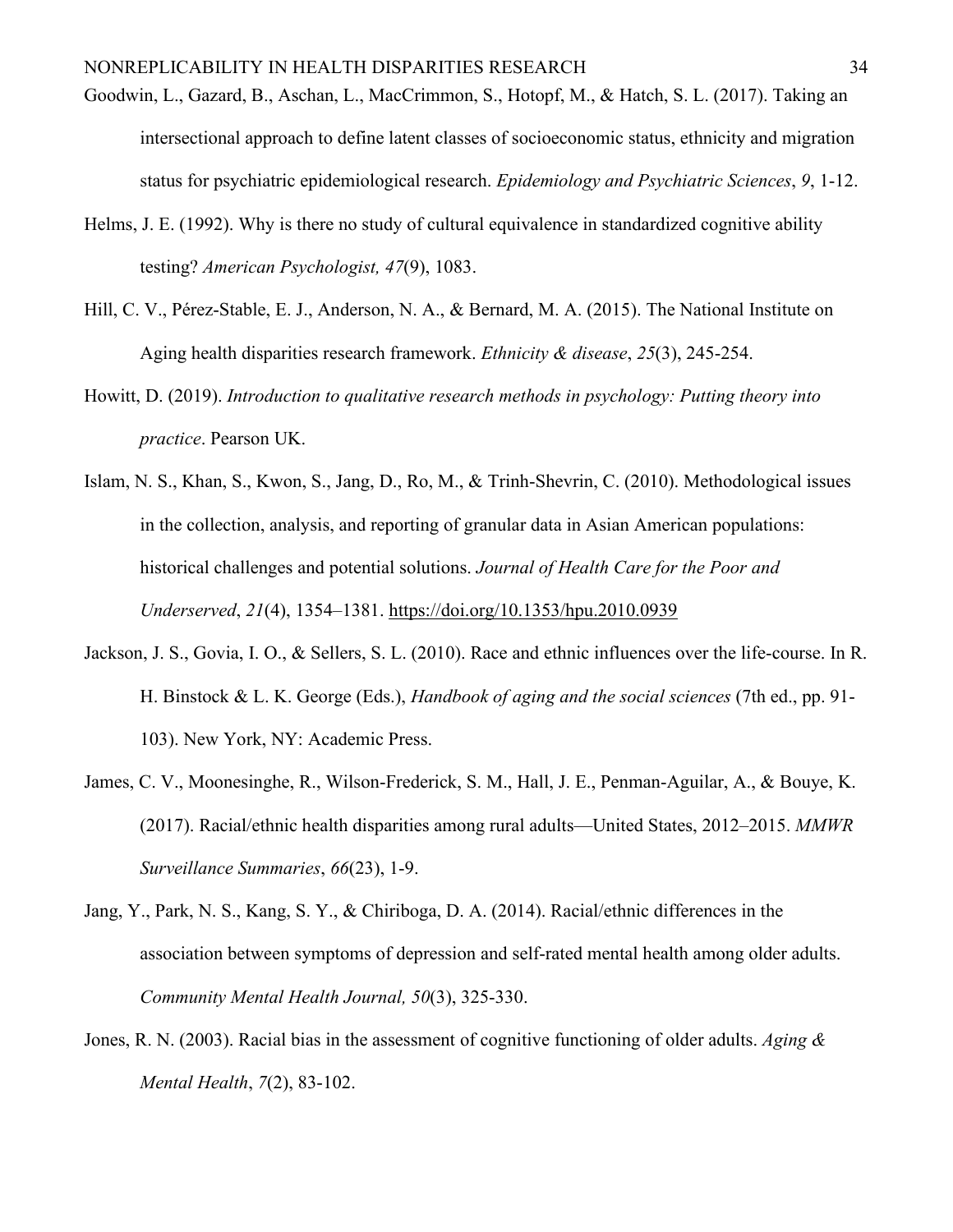- Kim, G., Chiriboga, D. A., Bryant, A., Huang, C. H., Crowther, M., & Ma, G. X. (2012). Self-rated mental health among Asian American adults: Association with psychiatric disorders. *Asian American Journal of Psychology, 3*(1), 44.
- Kriegeskorte, N., & Douglas, P. K. (2018). Cognitive computational neuroscience. *Nature neuroscience*, *21*(9), 1148-1160.
- Lewis, T. T., & Van Dyke, M. E. (2018). Discrimination and the health of African Americans: The potential importance of intersectionalities. *Current Directions in Psychological Science*, *27*(3), 176-182.
- Livingston, G., Sommerlad, A., Orgeta, V., Costafreda, S. G., Huntley, J., Ames, D., ... & Cooper, C. (2017). Dementia prevention, intervention, and care. *The Lancet*, *390*(10113), 2673-2734.
- Logan, R. W. (1933). Educational Segregation in the North. *Journal of Negro Education*, 65-67.
- Manly, J. J., Byrd, D. A., Touradji, P., & Stern, Y. (2004). Acculturation, reading level, and neuropsychological test performance among African American elders. *Applied Neuropsychology, 11*(1), 37-46.
- Manly, J. J., Jacobs, D. M., Touradji, P., Small, S. A., & Stern, Y. (2002). Reading level attenuates differences in neuropsychological test performance between African American and White elders. *Journal of the International Neuropsychological Society: JINS*, *8*(3), 341-348.
- Martinez-Miller, E. E., Robinson, W. R., Avery, C. L., Yang, Y. C., Haan, M. N., Prather, A. A., & Aiello, A. E. (2020). Longitudinal associations of US acculturation with cognitive performance, cognitive impairment, and dementia: The Sacramento area Latino study on aging. *American Journal of Epidemiology, 189*(11), 1292-1305.
- Mayeda, E. R., Glymour, M. M., Quesenberry Jr, C. P., & Whitmer, R. A. (2017). Heterogeneity in 14 year dementia incidence between Asian American subgroups. *Alzheimer Disease and Associated Disorders, 31*(3), 181.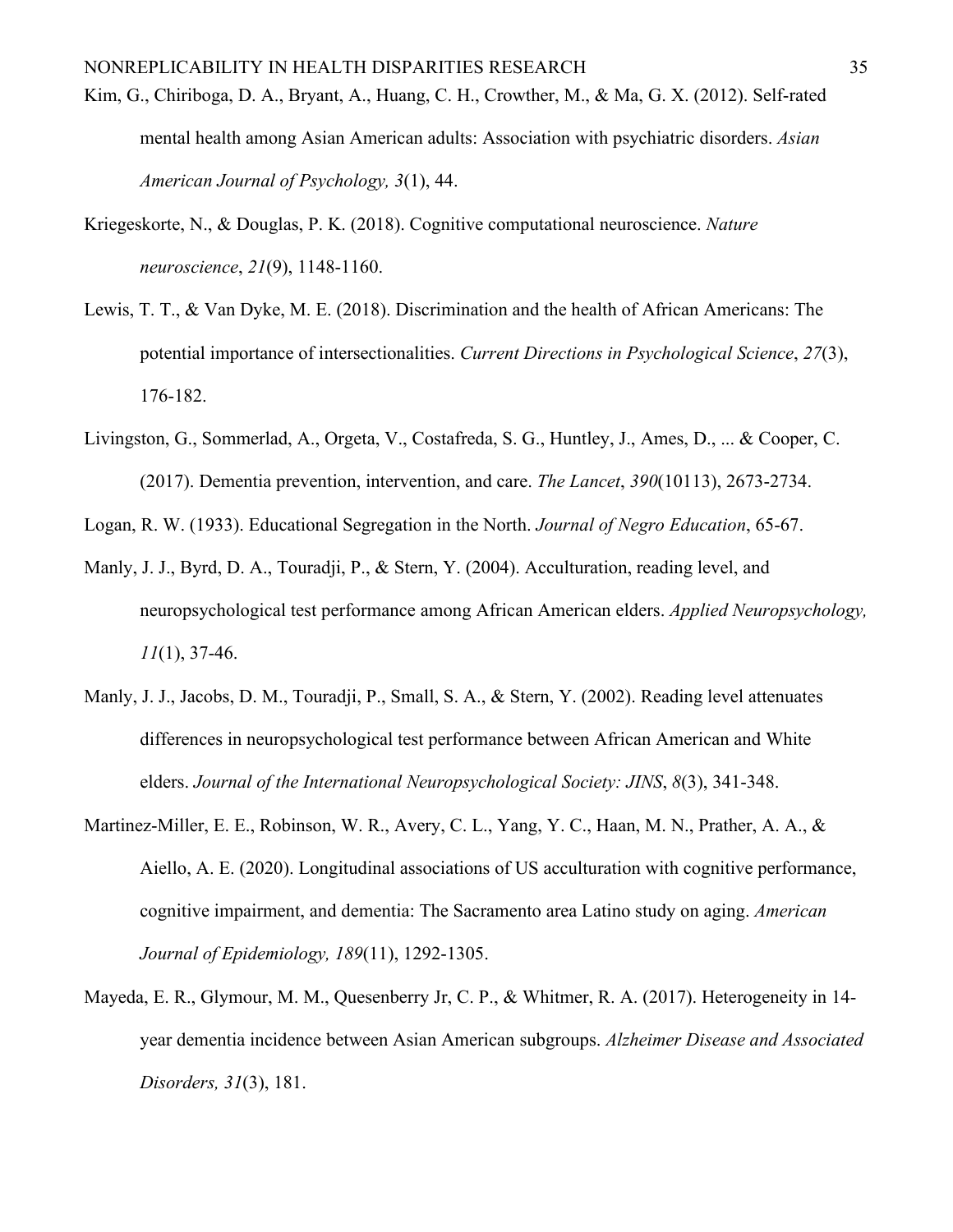- Mills, J., Bonner, A., & Francis, K. (2006). The development of constructivist grounded theory. *International journal of qualitative methods*, *5*(1), 25-35.
- Mindt, M. R., Arentoft, A., Coulehan, K., & Byrd, D. (2013). Considerations for the neuropsychological evaluation of older ethnic minority populations. *Handbook on the neuropsychology of aging and dementia* (pp. 25-41) Springer.
- Minkler, M., & Wallerstein, N. (Eds.). (2011). Community-based participatory research for health: From process to outcomes. John Wiley & Sons
- Moheet, A., Mangia, S., & Seaquist, E. R. (2015). Impact of diabetes on cognitive function and brain structure. *Annals of the New York Academy of Sciences*, *1353*, 60-71.
- Ng, K. P., Chiew, H. J., Lim, L., Rosa-Neto, P., Kandiah, N., & Gauthier, S. (2018). The influence of language and culture on cognitive assessment tools in the diagnosis of early cognitive impairment and dementia. *Expert Review of Neurotherapeutics, 18*(11), 859-869.
- Nicholson, R. A., Kreuter, M. W., Lapka, C., Wellborn, R., Clark, E. M., Sanders-Thompson, V., ... & Casey, C. (2008). Unintended effects of emphasizing disparities in cancer communication to African-Americans. *Cancer Epidemiology and Prevention Biomarkers, 17*(11), 2946-2953.
- Pantoni, L., Poggesi, A., & Inzitari, D. (2007). The relation between white-matter lesions and cognition. *Current opinion in neurology*, *20*(4), 390-397.
- Plassman, B. L., Langa, K. M., Fisher, G. G., Heeringa, S. G., Weir, D. R., Ofstedal, M. B., ... & Steffens, D. C. (2007). Prevalence of dementia in the United States: the aging, demographics, and memory study. *Neuroepidemiology, 29*(1-2), 125-132.
- Rieck, J. R., Rodrigue, K. M., Kennedy, K. M., Devous Sr, M. D., & Park, D. C. (2015). The effect of beta-amyloid on face processing in young and old adults: a multivariate analysis of the BOLD signal. *Human brain mapping*, *36*(7), 2514-2526.
- Ruis, C., Biessels, G. J., Gorter, K. J., Van Den Donk, M., Kappelle, L. J., & Rutten, G. E. (2009). Cognition in the early stage of type 2 diabetes. *Diabetes care*, *32*(7), 1261-1265.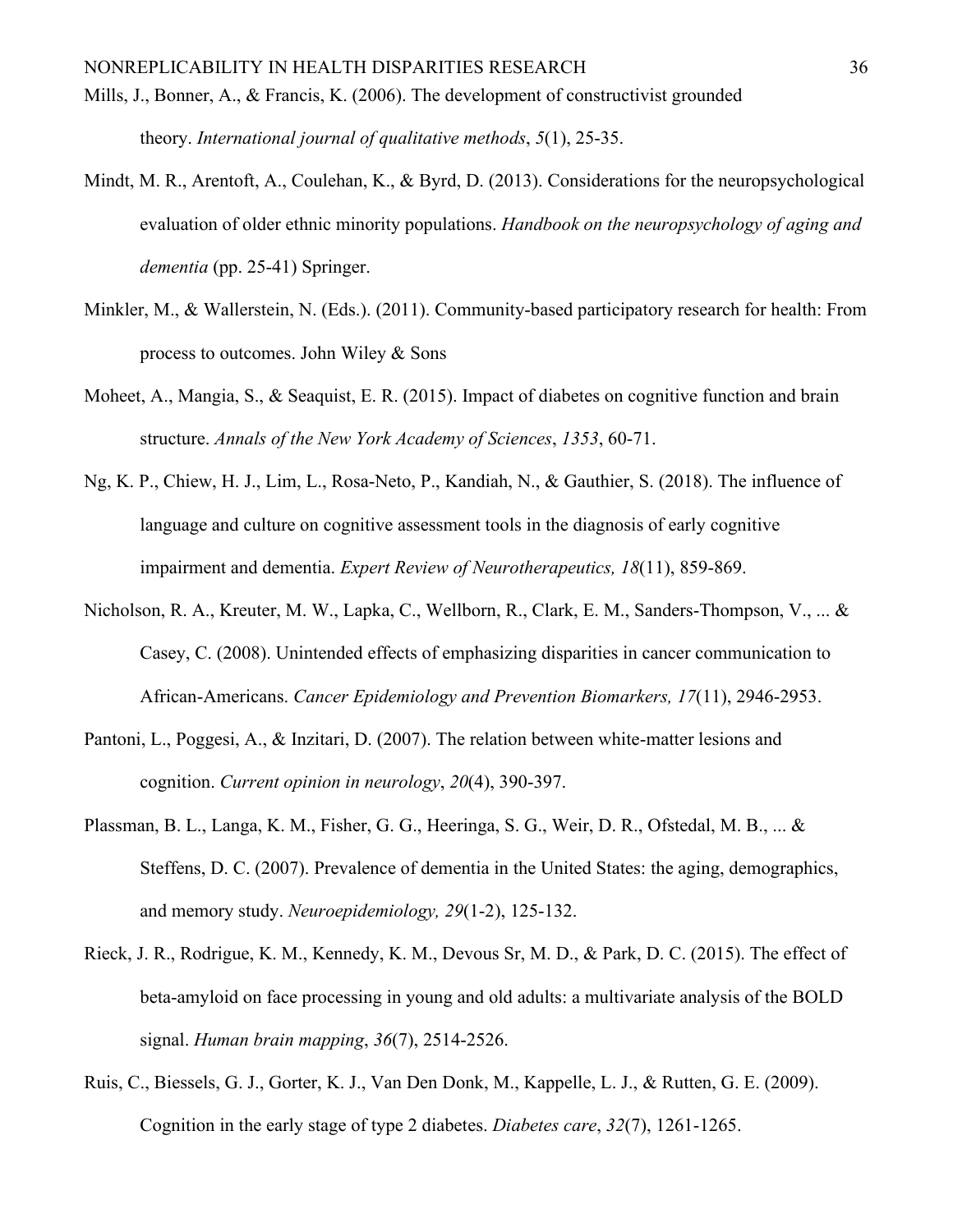- Salter, P. S., Adams, G., & Perez, M. J. (2018). Racism in the structure of everyday worlds: A culturalpsychological perspective. *Current Directions in Psychological Science*, *27*(3), 150-155.
- Samelson, F. (1982). H.H. Goddard and the immigrants. *American Psychologist, 37*(11), 1291–1292.
- Sandelowski, M. (1986). The problem of rigor in qualitative research. *Advances in Nursing Science, 8*(3), 27–37.
- Scharff, D. P., Mathews, K. J., Jackson, P., Hoffsuemmer, J., Martin, E., & Edwards, D. (2010). More than Tuskegee: understanding mistrust about research participation. *Journal of Health Care for the Poor and Underserved, 21*(3), 879-897.
- Schwartz, S. J., Weisskirch, R. S., Hurley, E. A., Zamboanga, B. L., Park, I. J., Kim, S. Y., ... & Greene, A. D. (2010). Communalism, familism, and filial piety: Are they birds of a collectivist feather?. *Cultural Diversity and Ethnic Minority Psychology*, *16*(4), 548.
- Scotto Rosato, N., & Baer, J. C. (2012). Latent class analysis: a method for capturing heterogeneity. *Social Work Research*, *36*(1), 61-69.
- Shadlen, M. F., Siscovick, D., Fitzpatrick, A. L., Dulberg, C., Kuller, L. H., & Jackson, S. (2006). Education, cognitive test scores, and black‐white differences in dementia risk. *Journal of the American Geriatrics Society, 54*(6), 898-905.
- Shields, G. S., & Slavich, G. M. (2017). Lifetime stress exposure and health: A review of contemporary assessment methods and biological mechanisms. *Social and Personality Psychology Compass*, *11*(8), e12335.
- Smedley, B. D., Stith, A. Y., & Nelson, A. R. (2003). Institute of Medicine (US) Committee on Understanding and Eliminating Racial and Ethnic Disparities in Health Care: Unequal Treatment: Confronting Racial and ethnic disparities in health care. Washington, DC: National Academies Press.
- Sofaer, S. (1999). Qualitative methods: what are they and why use them?. *Health Services research*, *34*(5 Pt 2), 1101.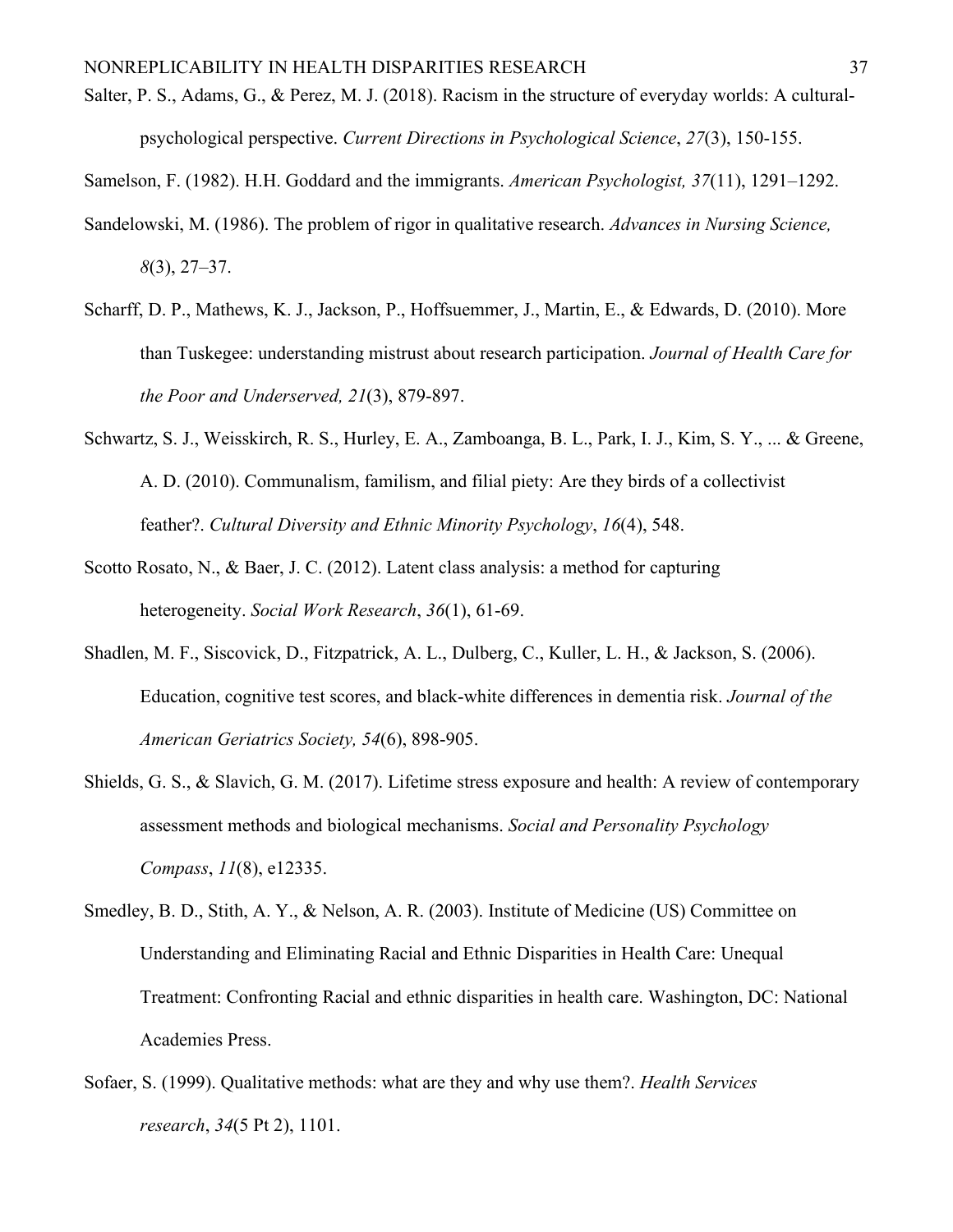- Swope, C. B., & Hernández, D. (2019). Housing as a determinant of health equity: A conceptual model. *Social Science & Medicine*, *243*, 112571.
- Tang, F., Jang, H., Rauktis, M. B., Musa, D., & Beach, S. (2019). The race paradox in subjective wellbeing among older Americans. *Ageing & Society*, *39*(3), 568-589.
- Thompson, B. (1989). Statistical significance, result importance, and result generalizability: Three noteworthy but somewhat different issues. *Measurement and Evaluation in Counseling and Development, 22*(1), 2-6.
- Thompson, H. S., Valdimarsdottir, H. B., Jandorf, L., & Redd, W. (2003). Perceived disadvantages and concerns about abuses of genetic testing for cancer risk: differences across African American, Latina and Caucasian women. *Patient Education and Counseling, 51*(3), 217-227.
- U.S. Census Bureau (2019). The Hispanic Population in the United States: 2019. Retrieved from https://www.census.gov/data/tables/2019/demo/hispanic-origin/2019-cps.html
- Wallace, S. P., Cochran, S. D., Durazo, E. M., & Ford, C. L. (2011). The health of aging lesbian, gay and bisexual adults in California. *Policy Brief (UCLA Center for Health Policy Research)*, 1-8.
- Werry, A. E., Daniel, M., & Bergström, B. (2019). Group differences in normal neuropsychological test performance for older non-Hispanic White and Black/African American adults. *Neuropsychology, 33*(8), 1089-1100.
- Windsong, E. A. (2018). Incorporating intersectionality into research design: An example using qualitative interviews. *International Journal of Social Research Methodology*, *21*(2), 135-147.
- Wirth, M., Haase, C. M., Villeneuve, S., Vogel, J., & Jagust, W. J. (2014). Neuroprotective pathways: lifestyle activity, brain pathology, and cognition in cognitively normal older adults. *Neurobiology of aging*, *35*(8), 1873-1882.